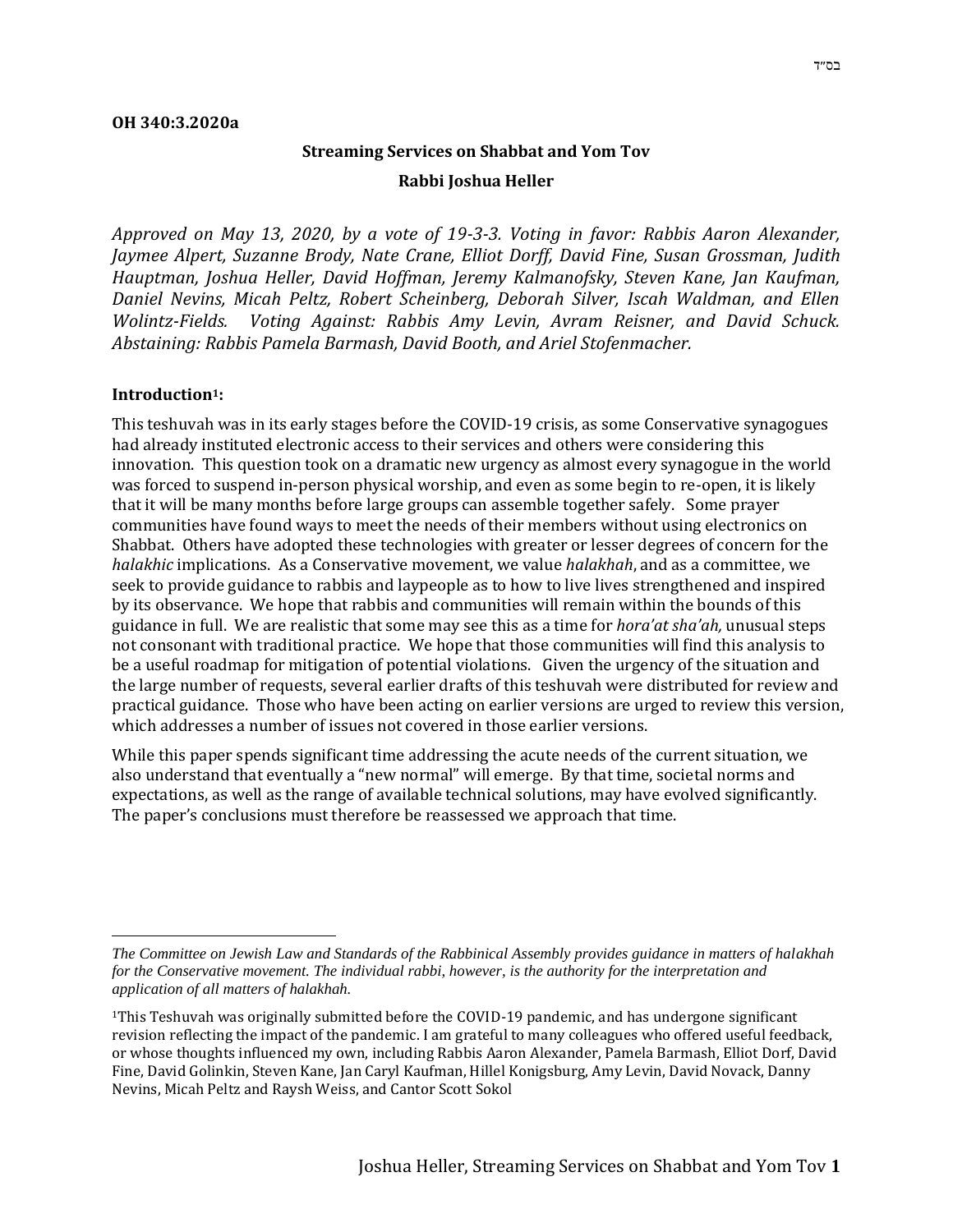### **She'elah:**

Is it permitted for a synagogue or other prayer community to offer a stream of its services on Shabbat or Yom Tov? If so, what are the concerns that must be addressed when this is done? Are the parameters for the current crisis different than they might be in more usual times?

### **Teshuvah:**

While some congregations had already begun offering streaming services before 2020, the COVID-19 pandemic and the total disruption of in-person communal worship in most of the world, led many more congregations that had not been doing so to dive headlong into creating virtual prayer spaces. Until COVID-19, most synagogues that were offering virtual access were using a transmission method that was essentially one-way, through a streaming service like StreamSpot, YouTube or Facebook Live. In many places, gathering even a small group for prayer became unsafe or illegal, prompting many more communities to adopt interactive means like Zoom or Google Meet. Some offered both one-way and multi-way options. In addition, some streams are publicly accessible, while others are password protected. Some communities also record these streams in order to provide archives of past services.

Some congregations, appropriately concerned about possible violations of Shabbat and Yom tov, have offered services through electronic means only for weekday services, Kabbalat Shabbat or Havdallah. They may find the pressure harder to resist in the longer term, particularly for High Holidays 5781. There will also be significant pressure to continue some type of streaming option even after the current crisis. Meanwhile, the floodgates have been opened, not just for congregations, but for families and individuals who are considering the use of technology on Shabbat or Yom Tov in ways that they might not have done previously. Indeed, while Passover 2020 was the year of the "Zoom Seder," <sup>2</sup> it is fair to assume that families will be considering similar arrangements long after the COVID-19 crisis is behind us.

The remainder of this Teshuvah is divided into nine sections:

I. Why this Teshuvah is necessary.

II. A review of issues related to streaming on weekdays, or within one location on shabbat, already addressed by CJLS opinions, with additional expansion on the question of reliance on non-Jews to manage the equipment, and of fulfilling one's obligations through a video connection.

III. Potential violations of Shabbat and Yom Tov involved in streaming, and their mitigation.

IV. The permissibility of streaming if left on before Shabbat or activated via timer.

V. Tempting or encouraging others to violate Shabbat.

VI. Recording

VII. Larger communal implications.

VIII. Conclusions and Psak

IX. A Technical Appendix

# **I. Why This Teshuvah is Necessary:**

The question of whether may one's fulfill one's ritual obligations or constitute a minyan through a group joined together through various technological means has already been addressed in other RA teshuvot and temporary directives. In this paper, I will take those conclusions largely as a given and focus on the specific questions and challenges related to virtual services on Shabbat and Yom Tov. There are two primary categories of technology that are in wide use:

<sup>2</sup> <https://www.rabbinicalassembly.org/story/streaming-seder>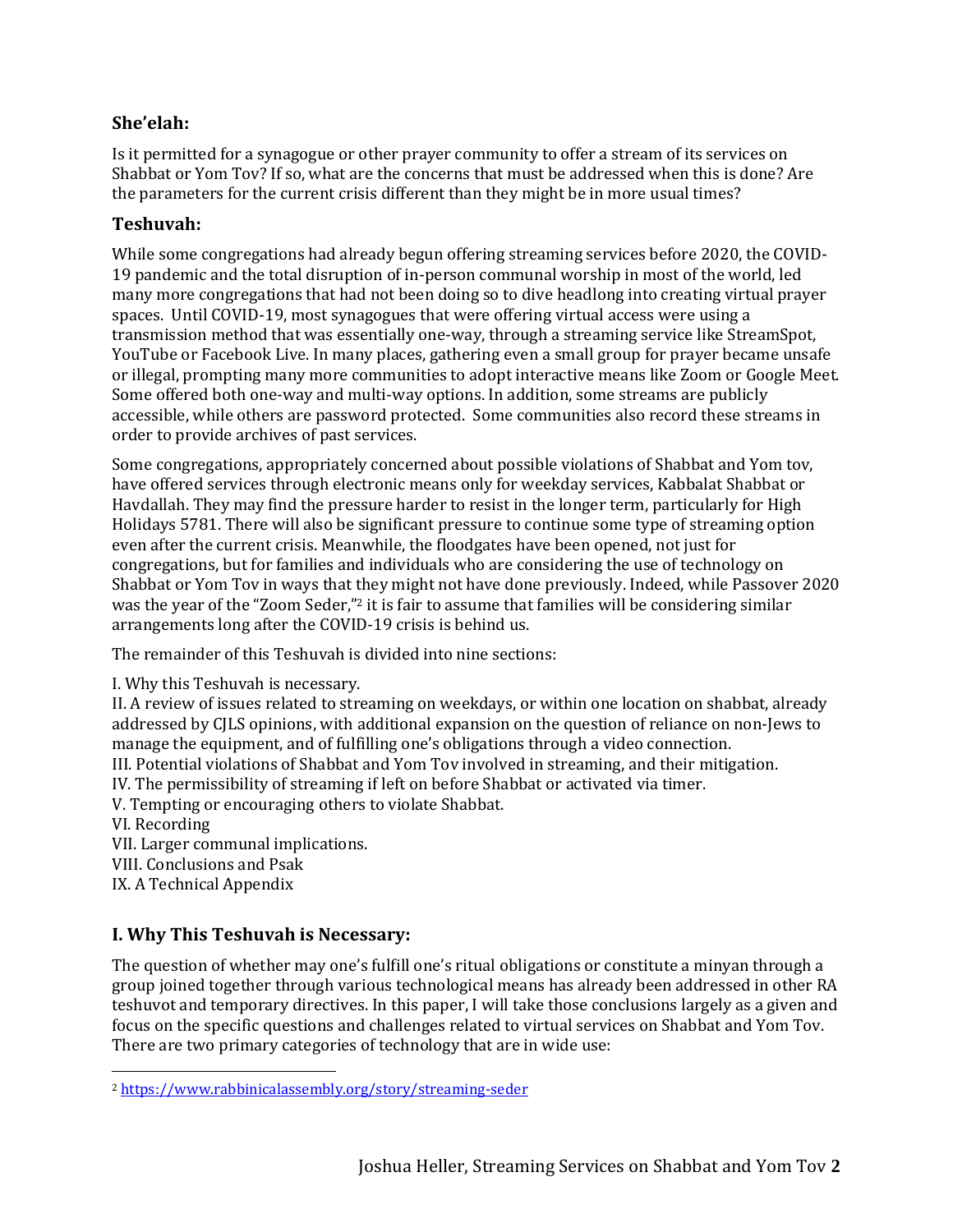- 1. One-way technologies like StreamSpot ,YouTube live or Facebook live. Activities are transmitted from a single, central location, and those engaging at other locations are passive viewers, though they may have the ability to post through written chat.
- 2. Multi-way technologies like Zoom and Google Meet, where participants in multiple locations can see, hear and interact with each other.

In addition, there are hybrid approaches. For example, some congregations use a Zoom conference to bring together participants in several places, and then stream the resulting combined images via a service like Facebook live, or YouTube Live

There are some ways to enable "virtual" participation in religious ritual on Shabbat and Holidays that are solidly within the letter of Jewish law, though admittedly, their widespread implementation poses challenges to its spirit. Other methods may be more or less viable based on one's understanding of the nature of electricity and electronic devices. There are still other modes that might not be accommodated within the *daled amot* of *halakha*, but might seem unavoidable to a particular community given their circumstances. In such cases we cannot encourage their use, but we can offer suggestions as to how to mitigate potential violations.

It is worth noting that while there is a rabbinic injunction to pray with a minyan, it is entirely permissible to pray without one. One is not obligated to travel more than a certain distance in search of a minyan.<sup>3</sup> If one cannot recite the prayers in Hebrew without the support of others, one may still pray in any language that one understands. One should certainly not risk one's life or violate other prohibitions in order to participate in a minyan. Similarly, seder may be held alone, 4 and there are many ways to commemorate a loss other than recitation of Kaddish, including study and acts of charity. Could we not encourage people to pray as individuals at home? Indeed, even the most regular davener has certainly missed attending services with a minyan, due to illness, travel, or personal choice, and has had the opportunity to pray individually. However, there are certain rituals, like hearing shofar and megillah, that have greater *halakhic* implications than simply praying without a minyan. Others, like mourner's kaddish and yizkor, may have alternatives<sup>5</sup> that could be adopted with minimal *halakhic* challenge, but their normal format has profound emotional impact.

It must also be pointed out that there are six other days of the week on which there are much lower halakhic barriers to using technology. Why not focus our energies on those days, and preserve the sanctity of Shabbat and Yom Tov as "screen free" times? There is certainly an argument to be made in this direction, and some communities may choose to offer kabbalat shabbat and havdalah and leave Shabbat intact. However, for most Jews, communal prayers on Shabbat and holidays (to say nothing of the High Holidays) are a central focus of the prayer experience, and it may not be possible to shift this focus.

Many Jewish communities around the world are still in the process of emerging from a period of weeks or even longer when it has been totally impossible to bring together a minyan in person, due to medical realities or local government policy.<sup>6</sup> However, even when this phase ends, the period of

<sup>3</sup> Cf Shulhan Aruch 90:16, and Mishneh Berurah 90:52.

<sup>4</sup> Cf Maimonides, Mishneh Torah Hametz and Matzah, 7:3.

<sup>&</sup>lt;sup>5</sup> For example,<https://www.rabbinicalassembly.org/story/prayer-when-there-no-minyan-say-kaddish>

<sup>6</sup> We will take as a given that the principle of *dina d'malhuta dina,* which declares that the law of the land is binding upon the Jewish community, does not apply to decrees specifically designed to disrupt Jewish practice, but does apply to rules which may have that side effect if they are made by legitimate authorities, for the public good. Jews and Jewish institutions must comply with local ordinances intended to protect the community from COVID.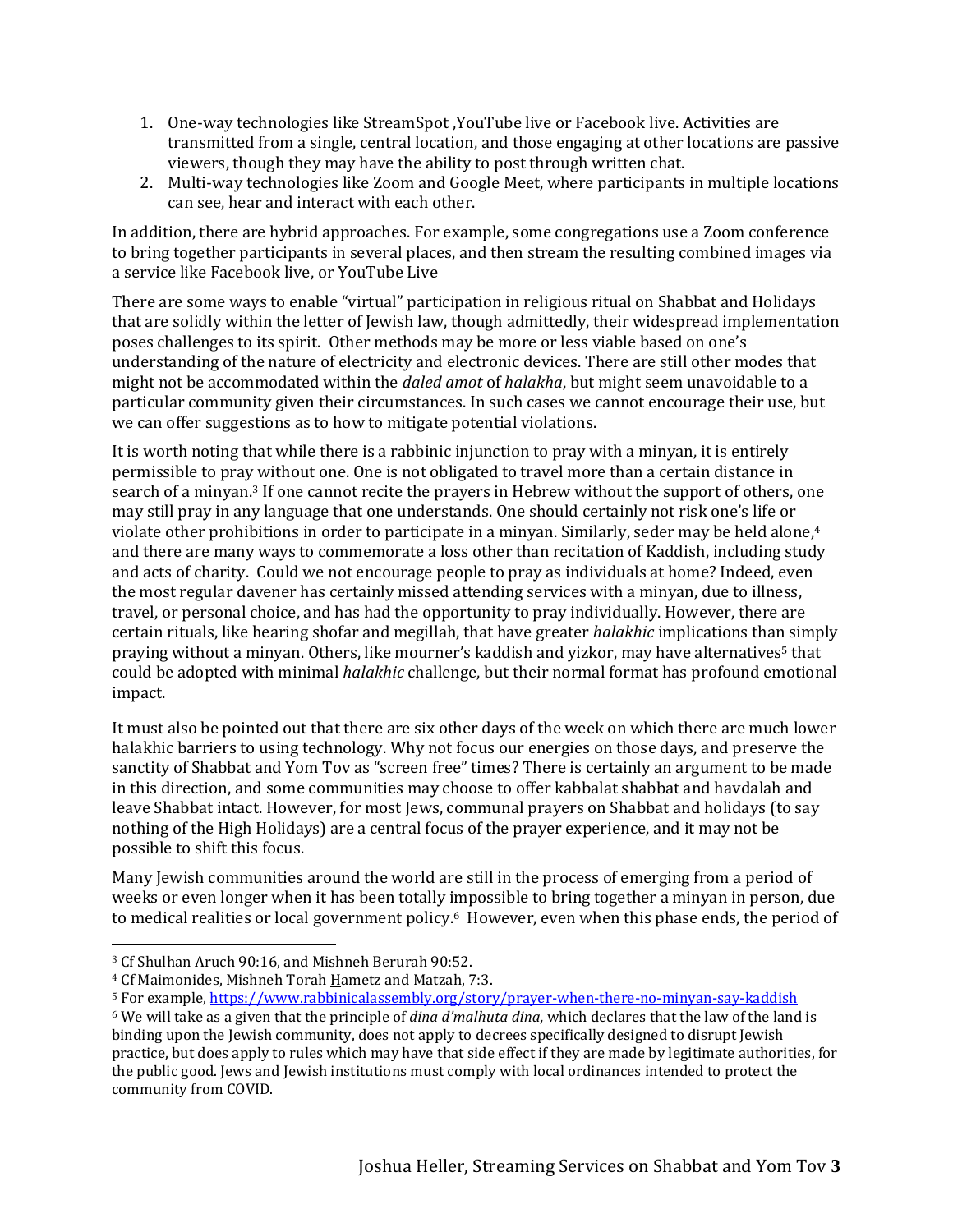disruption will last much longer for most congregations, extending far beyond the High Holidays 5781. During these times, only relatively small crowds will be able to gather in person, and significant segments of the community (those over a certain age, or with medical conditions) will be excluded. Some individuals and communities will be willing to forgo communal prayer on Shabbat for the duration of the crisis, but others will not. Many congregations will find that there is no practical way to accommodate their community for the High Holidays in the physical spaces available, even with shifts and precautions. For these congregations, leaving a significant portion of their community without access to public prayer on the High Holidays is likely to be untenable. Jewish law contemplates the category of *she'at hadehak*, a "pressured time" of truly unusual circumstances. In such a situation, the law as not abrogated, but where one may rely on minority views<sup>7</sup> that would normally not be applied, or take unusual steps to preserve human dignity in the absence of a tenable alternative.<sup>8</sup>

Nevertheless, is it necessary to risk serious violations of the letter and spirit of Shabbat in order to enable participation in religious practices which are laudatory, but ordinarily would not supersede a Biblical prohibition?

During the current crisis, many have justified particular decisions relying on the *halakhic* principle of *pikuah nefesh*, which allows for active violation of almost any commandment in order to save a life, even if there is only suspected risk. For example, one can, and indeed must violate Shabbat if necessary to obtain or provide urgent medical care. There is also a category of *sakanat nefashot,* the requirement to avoid activities which might endanger human life.<sup>9</sup> While both categories are quite expansive, they can be overused. Do they apply here?

We have seen that the desire of Jews to participate in communal prayer is so great that they have sought to attend services in person, against legal prohibitions and the advice of medical experts. In doing so, they may have risked their own health and safety, or they may have ignored their own possible disease symptoms or previous exposure and in doing so risked the lives of all others attending, creating a real situation of *sakanat nefashot*. While such situations have stereotypically been associated with specific sub-segments of the *Hareidi* community, I have already been witness to members of my own congregation seeking such participation as well.

Rabbi David Schuck, who led one of the first congregations closed by a COVID outbreak, has pointed out that there is a "safe" solution to problem of *sakanat nefashot.* One can simply avoid the dangerous activity. Congregations could remain closed to physical gatherings, without offering Shabbat or High Holiday services, until the level of risk is low enough that the category of *sakanat nefashot* no longer applies. Some congregations may be able to follow this path for longer than others.

However, as other venues in the larger community, including other houses of worship, begin to return to physical gatherings, synagogue clergy and lay leaders will feel significant pressure to follow suit and "open up," whether or not such a choice is medically appropriate for their own congregations. As some business owners have done, they may also downplay risks out of concern that the continued survival of their institutions depends on reopening. Individual clergy will feel pressure to attend worship in person even if they or their families are at heightened risk, or if they do not feel well on a particular day.

<sup>7</sup> Cf TB Berakhot 9a, Eruvin 46a.

<sup>8</sup> See Rema on Shulhan Arukh OH 339:4 for a dramatic case.

<sup>9</sup> Cf Rema on Shulhan Arukh YD 116:5, who codifies the view also found in the Talmud that a even a potential danger is to be considered more seriously than a potential prohibition.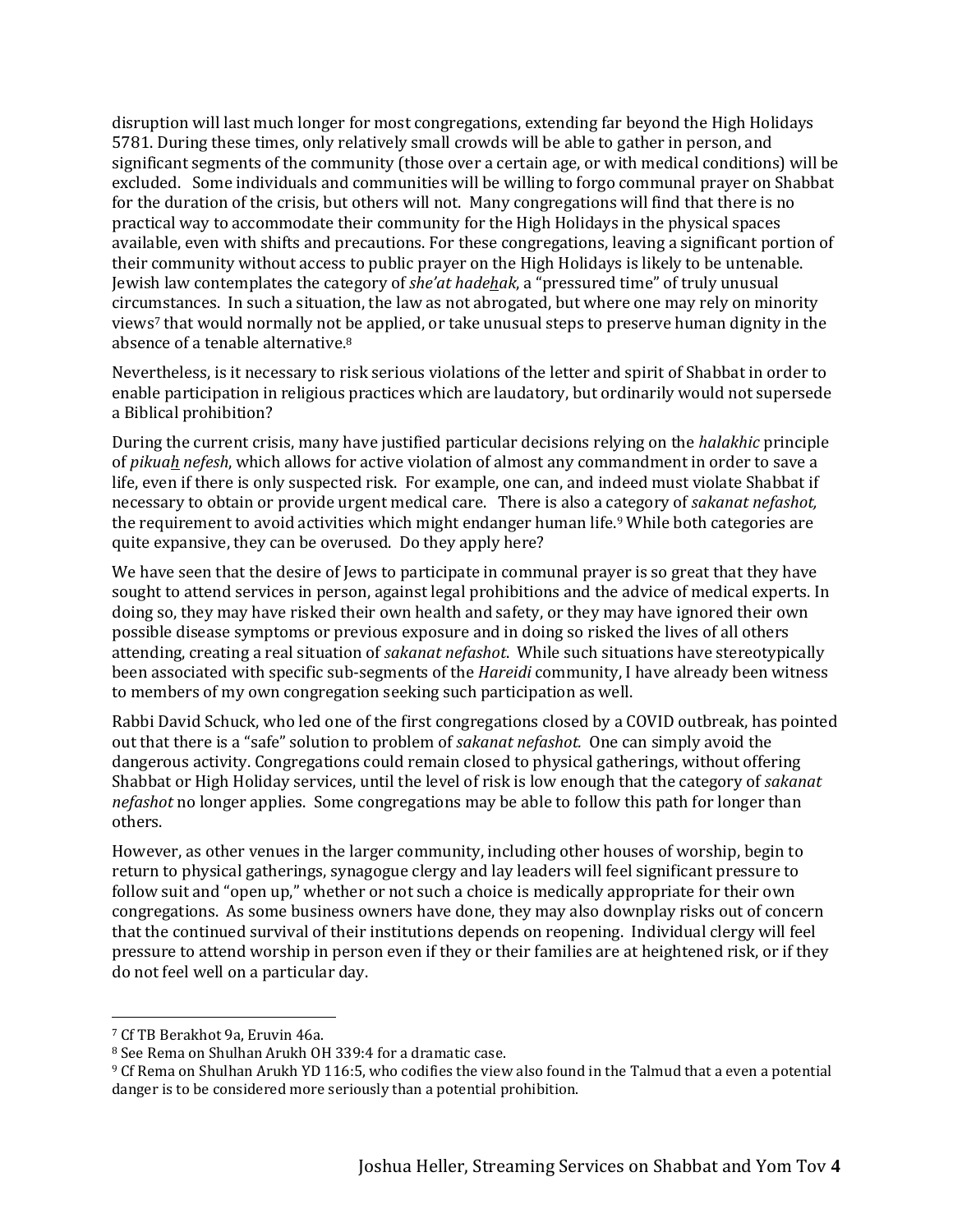Even if it is theoretically safe for institutions to open, individual non-compliance will still present a challenge. Even if temperatures are taken at the door of the synagogue, if someone develops a fever the night before a family *simha,* will they stay home or will they take Tylenol and hope for the best? As such, it is not an exaggeration to say that in the current crisis, allowing a socially and *halakhically* acceptable technological alternative to in-person attendance is truly a matter of *pikuah nefesh* for members and leaders of a community. It is not hyperbole to state that even with precautions in place, an infected but asymptomatic service attendee, with no malicious intent, could cause as many casualties as an armed attacker. Allowing for on line participation provides an important escape valve to reduce this pressure to make risky choices

In addition, there are concerns of mental health that may be harder to quantify as *pikuach nefesh* in the classic sense, but deserve consideration for their potential harm to the well-being of the more fragile in our community. There is a strong thread within the tradition that sees mental anguish as sufficient justification to override Shabbat prohibitions. There are many sources that permit violating Shabbat in order to provide emotional comfort for one facing a life-threatening illness, even if those interventions have no immediate medical benefit.<sup>10</sup> While most people who might access a stream are not ill at a life-threatening level, there is also precedent for setting aside some Shabbat and Yom Tov prohibitions for the sake of those experiencing severe emotional distress, even in the absence of immediate physical danger. The Talmud<sup>11</sup> notes that not only may one violate Shabbat to rescue a child from a physical danger like drowning or being trapped in a pit, one may also break down a door in violation of Shabbat if a child is merely trapped in a room, a case where there is no immediate physical risk, only emotional distress. Rabbi Yitzhak Ya'akov Weiss<sup>12</sup> offers a striking analysis of the issue of emotional distress caused by not fulfilling a mitzvah. He addresses a case where a person who is afflicted with a contagious disease wants to bring his tefillin with him to the hospital even though this will result in the destruction of the tefillin. He concludes that it is permitted to bring the tefillin, despite the fact that they will almost certainly destroyed (which is prohibited) because the emotional distress may result in physical harm. We also note that over the three day Yom Tov of Passover 5780, many rabbis who would normally forbid telephone use on Shabbat or Yom Tov permitted it so that people who lived alone not be isolated. While many people can manage 24 hours without human contact, having that happen every week would cause a greater degree of distress.

Even before this crisis, there were always those who by virtue of health or other challenges were unable to join a community for in person prayer for long periods of time. There is significant research that regular attendance at religious worship has psychological benefits,<sup>13</sup> and while that research has not been extended to remote participation in services, anecdotal evidence suggests that for those who are home-bound, being able to experience communal worship, even to the limited extent enabled by virtual means, is a tremendous source of comfort and encouragement. There may be particular benefits for those using a multi-way system that allows members of the community to see each other and interact, though obviously those opportunities could also be

 $10$  For example, Tur OH 330:1, which allows lighting a candle on shabbat for a woman post-partum even if she is blind, and Shulhan Arukh OH 306:9, regarding sending a non-Jewish messenger on shabbat to bring relatives of a seriously ill person. Some later *poskim* allow travelling on Shabbat to be emotionally present for a person who is ill. Or see Shulhan Arukh HM 254:1 regarding carrying out financial transactions on Shabbat to put a dying person at ease.

<sup>11</sup> TB Yoma 84b.

<sup>12</sup> *Minhat Yitzhak* 4:8.

<sup>13</sup> [Association between Religious Service Attendance and Lower Suicide Rates among US Women, JAMA](https://jamanetwork.com/journals/jamapsychiatry/fullarticle/2529152)  [Psychiatry.](https://jamanetwork.com/journals/jamapsychiatry/fullarticle/2529152) 2016;73(8):845-851.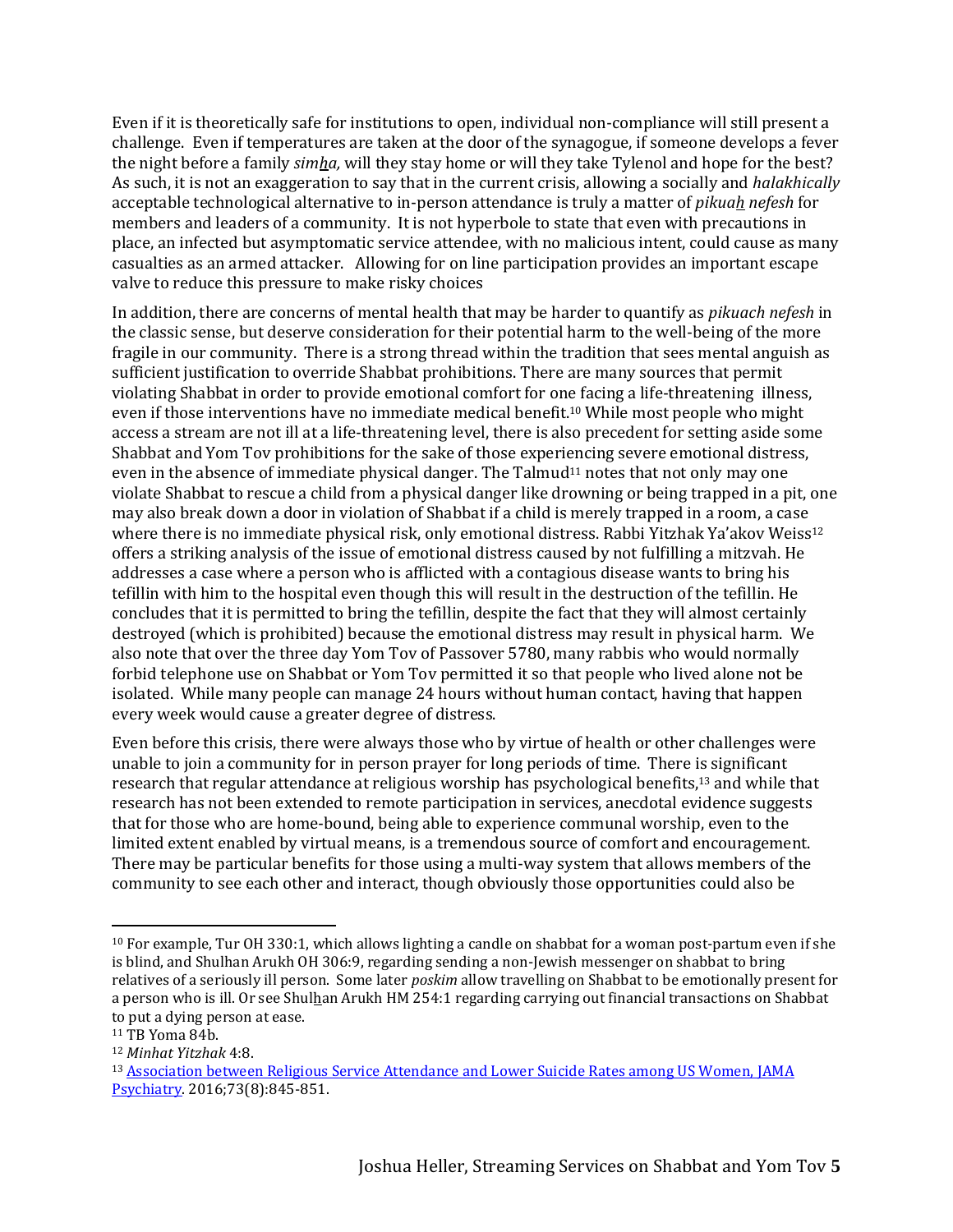created during the week. However, Shabbat and holidays have a special place in the Jewish heart. Prolonged, enforced absence from this worship, or being excluded from a unique lifecycle milestone, may have more serious negative psychological effects.

There are many reasons why individuals seek a live community for prayer. We may not feel that all of these reasons are sufficient to justify the risks to the spirit or observance of Shabbat and Yom Tov, but it is important to consider their role in motivating the members of our communities.

- 1. Participation in those parts of the service which cannot be performed as an individual: *devarim shebikedushah*, those prayers which require a minyan and the formal reading of the Torah.
- 2. Experiencing rituals which can in theory be done without a minyan but may require skills often only found in community (hearing shofar, experiencing the reading of the megillah)
- 3. There are those who do not feel comfortable navigating the entire service on their own, despite the ready availability of prayerbooks with translation and transliteration, and wish to rely on hearing the recitation of the service, or at the very least having the "stage direction" associated with an organized service.
- 4. A desire to witness a particular simhah celebration taking place in that community
- 5. Wanting to hear the sermon or teaching taking place as part of the service.
- 6. The sense of inspiration that comes from being in community.
- 7. The desire for a social connection, including the informal connections that take place both during the service and in a *kiddush* or *oneg* that might follow.<sup>14</sup>

Any or all of these reasons (except for perhaps the last) may motivate someone seeking to watch a streamed service.

There are other reasons as well, which, on their own, might not have been enough to justify a change in practice but which some congregations are taking into consideration. Some may wish to "witness" a simhah taking place in another city.<sup>15</sup> Even before this crisis there were already Jews who were seeking streaming out of convenience. Even in the absence of medical risk or physical limitation, some would rather not have to leave home to have a prayer experience. This is no different. Many more people watch sports on television than attend in person. Alternatively, they may want to be able to sample services beyond what is available in their own communities.<sup>16</sup>

 $14$  This is one aspect of participation in communal prayer that is not to be underestimated. There is, as of yet, no way to deliver the full *kiddush* experience remotely, but many congregations leave their live conference on before and after the service for people to socialize. Epidemiologists have noted that it is also harder to implement physical social distancing in a *kiddush* setting than in a service.

<sup>15</sup> In the current situation, some have suggested that air travel may be a higher risk activity, with implications for potential participation in group activities immediately upon arrival.

<sup>&</sup>lt;sup>16</sup> I spoke to one individual who watches parts of up to 6 different services on a single Shabbat. While the desire to fill Shabbat with worship and study experiences is commendable, it clearly exceeds what would be defined as "need."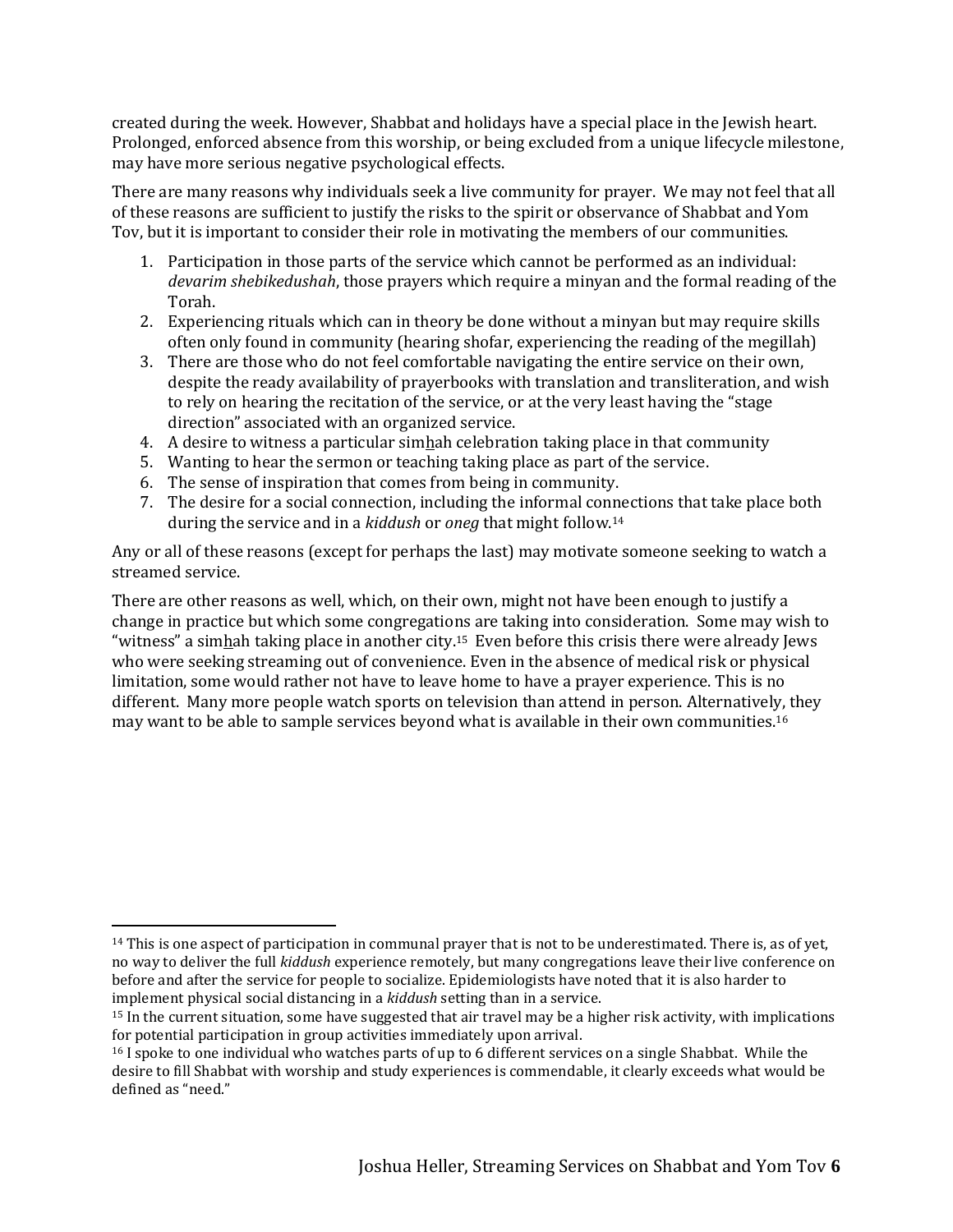# **II. Issues already addressed by the CJLS**

# **A. May one fulfill one's obligation to pray by hearing or responding to prayers transmitted electronically?**

Rabbi Avram Reisner<sup>17</sup> established that it is permitted to participate in services via a real-time audio connection. In doing so, one may participate in the recitation of those prayers that require the presence of a minyan, including mourner's kaddish. One may also fulfill one's obligation to pray by responding amen to prayers heard in this manner. He cites and analyzes important precedents, including the many views summarized by R. Eliezer Waldenberg. 18

Rabbi Reisner's teshuvah assumes that the challenge of doing so on Shabbat may be overcome but does not attempt to address it:

This raises the matter of the use of electronic appliances on Shabbat. Clearly, use of a computer will require not only turning it on, but manipulating it and dialing into the phone line. All those issues *may be resolved with careful consideration of the laws concerning the use of electricity on Shabbat* and need not detain us here.<sup>19</sup>

One important limitation of Reisner's approach is that a minyan of at least 10 must be constituted in person, and then others may participate remotely. While the preference is for a two-way connection, where those participating remotely can also be seen and heard by those at the central location, he argues that a one-way connection would also be sufficient for one to fulfill the obligation, and that one who is listening to such a service can recite mourner's kaddish even if they cannot be heard by the minyan, so long as the kaddish is also recited by someone who can be heard by the minyan Even though the mourner would technically be the "*shaliah tzibbur,"* we understand that even in a live minyan, those whose recitation is not heard distinctly are still considered to have said kaddish.

A few members of the CJLS have offered temporary guidance that allows for more lenient approaches during a time of global pandemic, when gathering 10 people together in one place is unsafe and/or illegal in many communites<sup>20</sup>. This *hora'at sha'ah*<sup>21</sup>, which was not accepted by the majority, suggests the possibility of constituting a minyan via a multi-way visual and audio connection so that at least 10 participants can see and hear each other.22 As a result, this approach requires a video conferencing solution, rather than a one-way streaming solution. This *hora'at sha'ah* permission to constitute a minyan entirely via video link, is based on a previous precedent from an earlier plague situation<sup>23</sup>, and would not apply under circumstances other than quarantine.

<sup>17</sup> Rabbi Avram Reisner, "[Wired to the Kadosh Baruch Hu: Minyan Via Internet](https://www.rabbinicalassembly.org/sites/default/files/2020-04/Reisner%20-%20Internet.pdf)" OH 55:15.2001.

<sup>18</sup> Tzitz Eliezer 8:11.

<sup>19</sup> Reisner, endnote 8.

<sup>20</sup> <https://www.rabbinicalassembly.org/story/cjls-guidance-remote-minyanim-time-covid-19>

<sup>21</sup> A *hora'at sha'ah* is a leniency that bends the rules as required to address a single, extraordinary circumstance, and does not create a precedent. In contrast, a *sha'at hadehak* ruling relies on less commonly accepted precedents in pressing, but not necessarily unique circumstances.

<sup>&</sup>lt;sup>22</sup> Further guidance on the parameters and limitations of this practice are forthcoming.

<sup>&</sup>lt;sup>23</sup> Rabbi Daniel Nevins has pointed to one precedent for this situation, found in the  $18<sup>th</sup>$  century Rabbi Haim Yosef David Azulai, *Mahazik Brakhah* OH 55:11,with reference to clusters of fewer than ten Jews confined to quarantine houses who can show their faces to each other out the window or door and combine to form a minyan, "lest forty days be lost without kaddish or kedushah."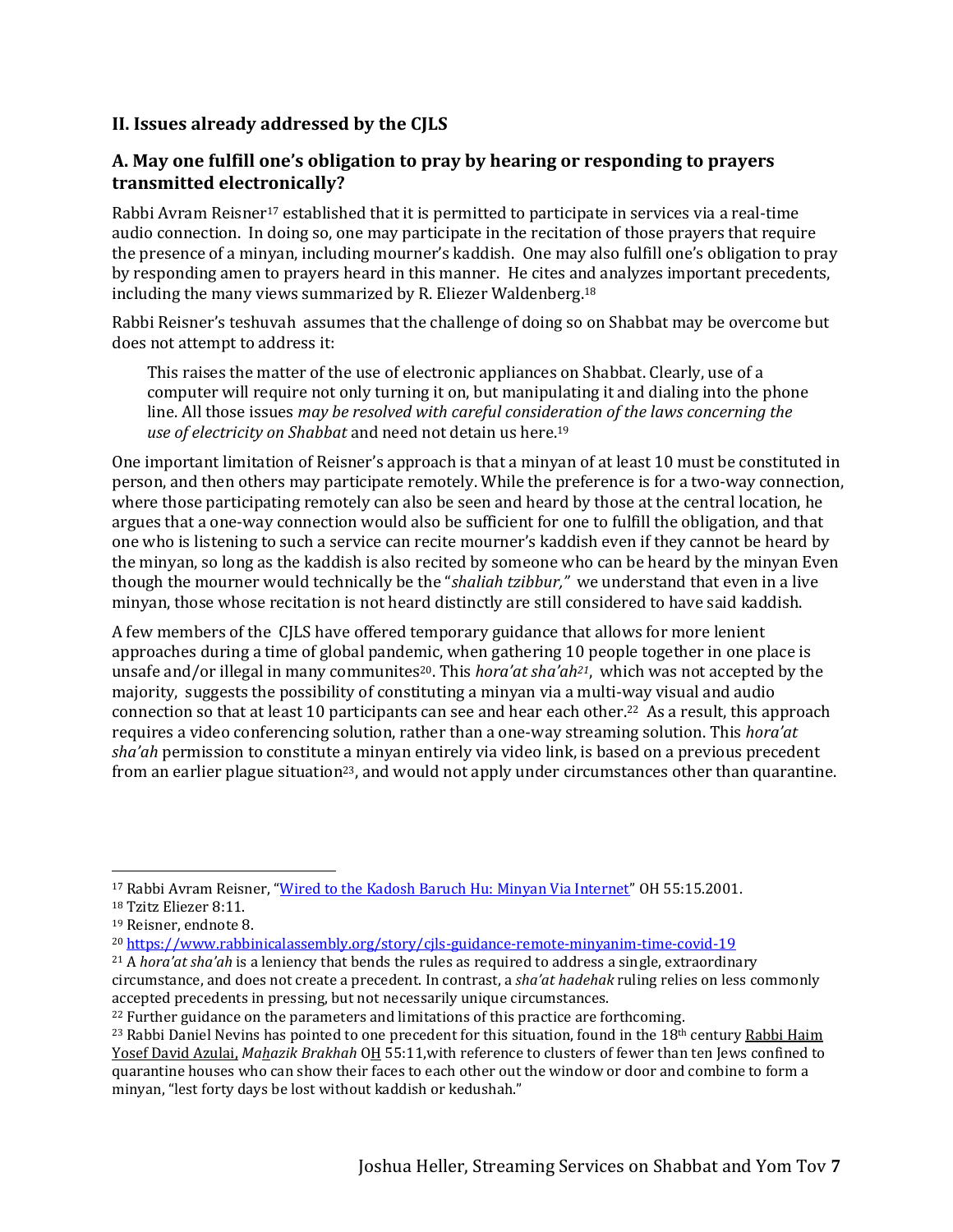# **B. May a service be transmitted on Shabbat if the transmitting and receiving system were already set before Shabbat? (with particular attention to the question of**  *Amirah L'Akum)***.**

In 1989, the CILS overwhelmingly approved a teshuvah by Rabbi Gordon Tucker<sup>24</sup> which concluded that it was permissible to offer a video/audio feed of a Shabbat or Yom Tov service in another room in a particular facility, or indeed, in a different facility, with the following caveats:

It should be permitted, provided that (1) no permanent tape is made in the process, (2) the equipment is set up before Shabbat or Yom Tov, and either turned on or placed on a timer, (3) the equipment is either inaccessible to adjustment or repair, or is placed in the skilled hands of a non-Jew in the employ of the synagogue, and (4) there is no noticeable distortion in the visual or sound components of the system.

As of 2020, many one-way digital streaming systems can be set up to operate for 24 hours or more without human intervention, or to begin streaming automatically at a particular time<sup>25</sup>. These systems can provide audio and video at a higher level of fidelity than that available even for inhouse closed-circuit systems 30 years ago. A concern that must be addressed is that many congregations, in pursuit of a "broadcast quality" experience for viewers, have a live professional actively operating the feed. For a one-way stream, this technician may be adjusting sound levels, and switching the broadcast from one camera to another based on what is happening in the service. On a Zoom or multi-way system, the technician may be called upon to spotlight or mute particular speakers. For security purposes, many congregations using Zoom make use of the "waiting room" feature, which requires real-time monitoring as well. I want to emphasize Rabbi Tucker's point, that, in the absence of having someone who is not Jewish designated to deal with these issues, there is a very high risk that a Jewish person will step in, and violate not only rabbinic, but biblical prohibitions. Therefore it is strongly urged that if these systems are considered "too important to fail," that a non-Jewish person be tasked with monitoring them.<sup>26</sup>

The question of *amirah l'akum* (relying on labor performed by a non-Jewish person on Shabbat) is complex27, and has not been addressed in a comprehensive way by the CJLS, and requires some analysis. There is a range of views as to under what conditions one may benefit from the work of non-Jews on Shabbat or other holy days. Those who permit it generally do so only when one (or ideally more than one) of the following exemptions apply:

- 1. The non-Jewish person is performing duties as they would normally perform them during the week.
- 2. The non-Jewish person is doing so without specific direction on Shabbat from a Jewish person.
- 3. The labor can be considered to be for the benefit of the one doing it, rather than for the Jewish person.
- 4. The labor is only a violation of rabbinic decree, rather than Torah law.
- 5. The benefit is only experienced after Shabbat ends.

<sup>&</sup>lt;sup>24</sup> Rabbi Gordon Tucker, "[The Use of a Remote Audio and Video Monitor on Shabbat and Yom Tov](https://www.rabbinicalassembly.org/sites/default/files/assets/public/halakhah/teshuvot/19861990/tucker_audiovideo.pdf)," OH 340:3.1989a.

<sup>25</sup> See the appendices.

<sup>&</sup>lt;sup>26</sup> I recognize that this recommendation may be less practical for communities in Israel, and for smaller prayer communities that do not have non-Jewish staff, but these communities may be more readily able to rely on other solutions, or make a special arrangement for the High Holidays if needed.

<sup>&</sup>lt;sup>27</sup> See Jacob Katz, The Shabbes Goy: A Study in Halakhic Flexibility (Philadelphia: Jewish Publication Society, 1989).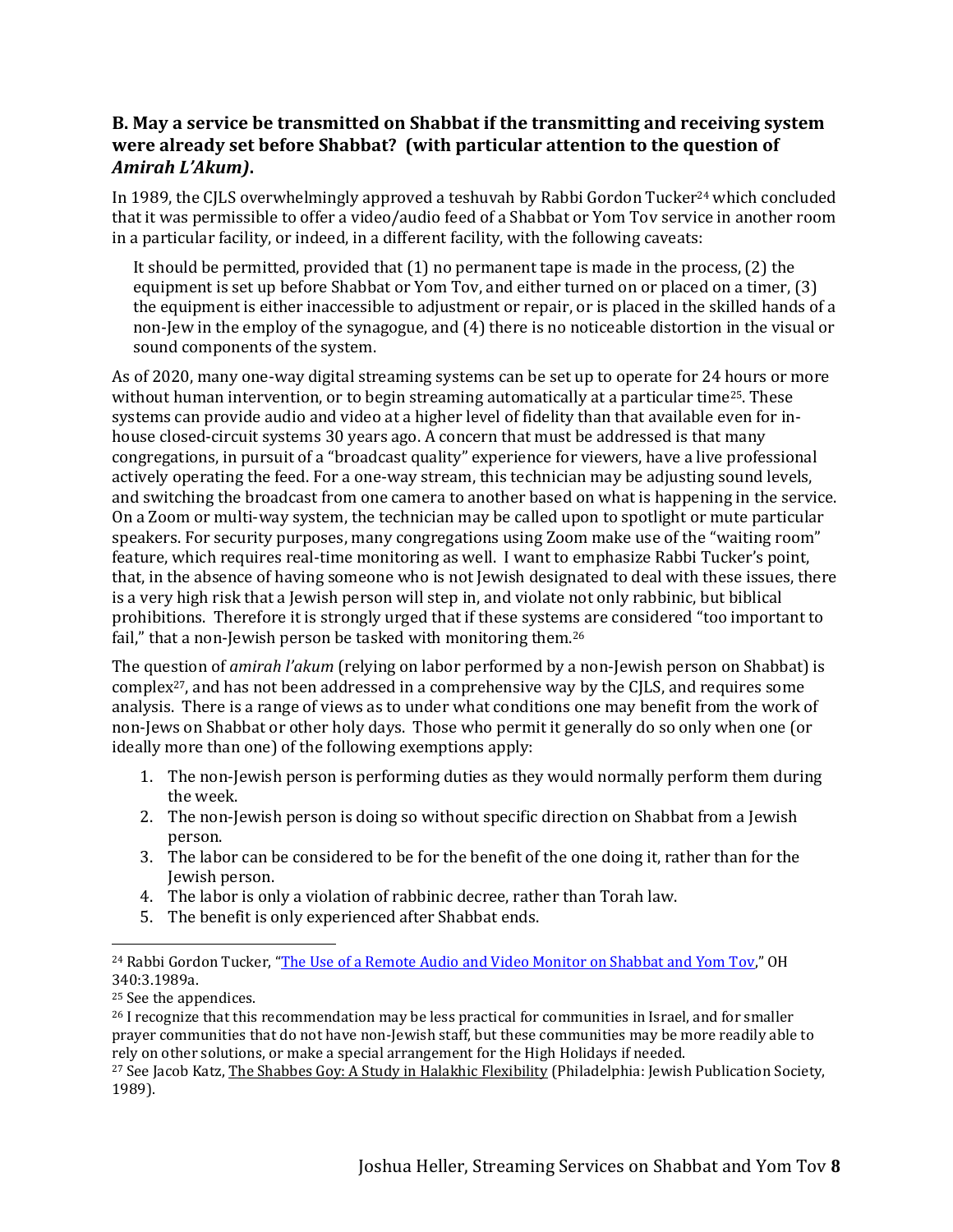Many congregations already arrange for non-Jewish staff to be present to perform tasks like turning on lights, monitoring a basic sound system, warming food or preparing coffee.<sup>28</sup> A regular non-Jewish employee of the congregation who tends to the equipment based on instructions given during the week, without specific direction on the holy day, performing only tasks that would be violations of rabbinic law, would be easy to justify.

Conversely, a technician who is only present for Shabbat and holiday services, and is writing and recording in response to real-time direct instructions from those organizing the service would not meet these criteria, and would be more problematic.

The individual *mara d'atra* is best qualified to determine exactly how these exemptions are best applied in their own community in a way that is consistent with their current approach to labor performed by non-Jewish people. As a general recommendation, even if one believes that it is technically permitted for a non-Jewish person to activate the streaming process on Shabbat, it is strongly preferable for the system to activate automatically through a process set in motion before Shabbat, rather than to rely on a non-Jewish person doing so on Shabbat, in case any step of activating the system involves a violation of Torah law.

It is also worth noting the non-Jewish employee might not be in the same location as those conducting the service, which could create both challenges and opportunities.<sup>29</sup>

Is it reasonable to permit streaming, while creating restrictions that would limit its convenience and quality (for example not having cameras pan and zoom, or not allowing recording)? Not intervening if the Zoom focues on someone other than the intended leader? How willing is the congregation to tolerate the possibility that the system might fail and might require significant repair on Shabbat or the holiday itself in order to return to function? Perhaps a parallel would be the restrictions surrounding cooking on Shabbat. It is permitted to cook food before Shabbat and keep it warm, or (under limited circumstances) reheat it to serve on Shabbat. Observant communities and individual Jews understand that some menu items may not be practical for a Shabbat meal. Communities that seek to do so within the bounds of halakha must accept that there may some limitations in the quality and reliability of the experience.

# **C. Fulfilling Obligations that Require "Hearing" through Electronic Means**

Rabbi Tucker also notes that there are several obligations which, according to some threads of interpretation, must be fulfilled by hearing a sound directly, rather than through an intermediate source. The classic one would be the shofar. One must hear the original sound. If one hears the sound of the shofar as an echo after it is blown into a pit, one does not fulfill one's obligation.<sup>30</sup> Many *poskim* therefore conclude that a mechanically or electronically transmitted version would not suffice, and indeed, from a *halakhic* perspective, it is strongly preferable to hear the sound of the shofar truly live31. In some communities it will be possible to organize and train a corps of shofar blowers who are able to travel in a *yom tov* appropriate way to blow shofar for people in person near their homes, and this is the preferred solution under normal circumstances.

<sup>&</sup>lt;sup>28</sup> While the topic of coffee preparation on Shabbat is beyond the scope of this paper, a community's approach to this question is a good yardstick of its *halakhic* flexibility in the face of communal demand.

<sup>&</sup>lt;sup>29</sup> One question that I leave unanswered, but that is worth exploring, is the question of such work being done by a Jewish person located in a time zone where it is not Shabbat or Yom Tov.

<sup>30</sup> TB Rosh Hashanah 27b-28a, Shulhan Arukh 284:5, Arukh HaShulhan OH 59:13,

<sup>31</sup> In my own congregation I had always ensured that the shofar was sounded far from any microphone so that those present could hear it even without relying on the sound system.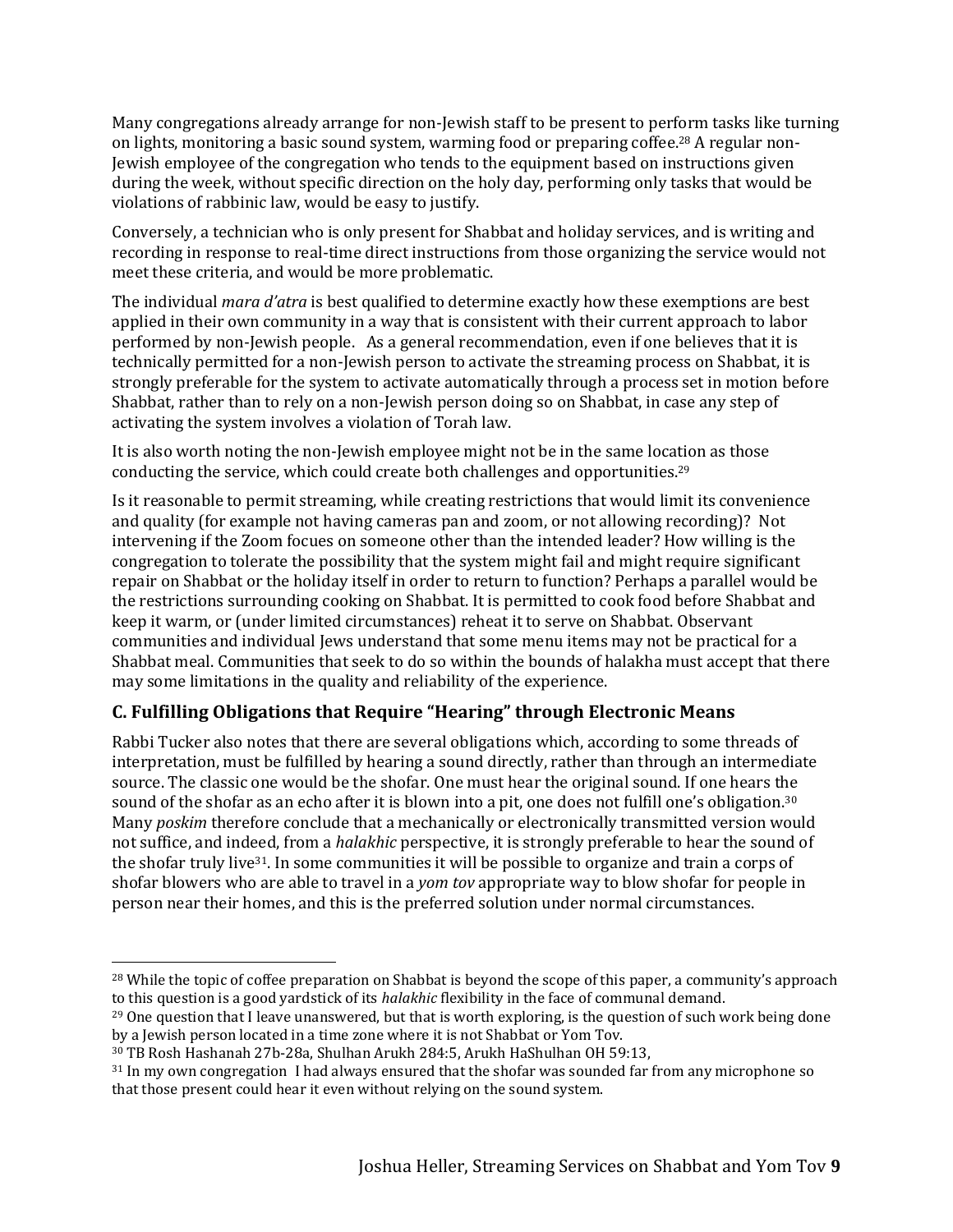For 5781, there are specific concerns that must be addressed. There is some evidence that shofar blowing may be a particularly high risk activity. Research with other similar instruments suggests that horns may transmit over 200 times as many infectious particles as shouting $32$ , so during COVID-19 times, competent current advice must be consulted as to whether and how shofar may be sounded safely in an enclosed space, or even outdoors. Rabbi Tucker cites a few *poskim* who permit hearing a shofar through electronic means. In particular, Rabbi Eliezer Waldenberg<sup>33</sup> allowed fulfilling these mitzvot and others via electronic transmission, and in time of danger, these opinions may be relied upon if the alternative would be not hearing the shofar at all.

One important challenge is that some multi-way systems, like Zoom, are more likely to introduce gaps or distortion into the signal, in particular when several speakers or sounds are active at once in different locations. The rabbinic principle of *trei kalei la mishtamei,* (two voices cannot be heard at once)*<sup>34</sup>* which is sometimes downplayed when a congregation is all found in one location and *de facto* multiple voices or sounds can be distinguished, becomes of even greater concern with this technology, where sounds may drown each other out or become indistinguishable. It is particularly important that for the required Rosh Hashanah blasts, only one shofar be sounded at a time, but this principle should be taken into account for prayer as well for those prayers where the congregation relies on the reader's recitation. Participants at other locations should be guided to be silent or hushed while the leader is singing, or be muted in a halakhically manageable way, so that the leader can be heard clearly.

The committee has not addressed the idea of the priestly blessing (*dukhening*) through a video link, but it would seem that congregations that normally include this practice in person may also do so remotely. The Kohanim may bless the congregation from wherever they are as long as a minyan has been constituted.<sup>35</sup> The Shulhan Arukh<sup>36</sup> offers a beautiful expression of this idea:

The people who are behind the Kohanim are not included in the blessing, but those before them and to the sides, even an iron curtain does not interrupt between them. And even if they are behind the Kohanim, if it is because they are forced (for instance, if they are overwhelmed with work in the fields and they cannot come) they are included in the blessing.

Some congregations may also make available pre-recorded videos of prayer or study. One may rely on such a video to support one's own prayer or study, but one cannot rely on the leader pictured in such a video as a *shaliah tzibbur*, or rely on a minyan recorded in such a video in order to recite kaddish or other prayers requiring a minyan. Similarly, hearing a recording of a shofar or megillah would not enable one to fulfill one's obligations. The concerns with a user activating such a video on Shabbat or Yom Tov are largely equivalent from those involved in a user logging into a live stream or conference.

The teshuvot of Rabbis Tucker and Reisner address many of the concerns regarding live streaming on Shabbat and Yom Tov. However, current technological and sociological trends go far beyond the conclusions of the existing CJLS teshuvot, in several key ways, and we will address each of these concerns in turn.

<sup>32</sup> Kan Ma Lai, Christian Bottomley, and Ruth McNerny, "Propagation of Respirator Aerosols by the Vuvuzela, 20011. [https://www.ncbi.nlm.nih.gov/pmc/articles/PMC3100331/.](https://www.ncbi.nlm.nih.gov/pmc/articles/PMC3100331/)

<sup>33</sup> Tzitz Eliezer 8:11.

<sup>34</sup> TB Rosh Hashanah 27a.

<sup>35</sup> Cf TB Berakhot 16a.

<sup>36</sup> Shulhan Arukh OH 128:24.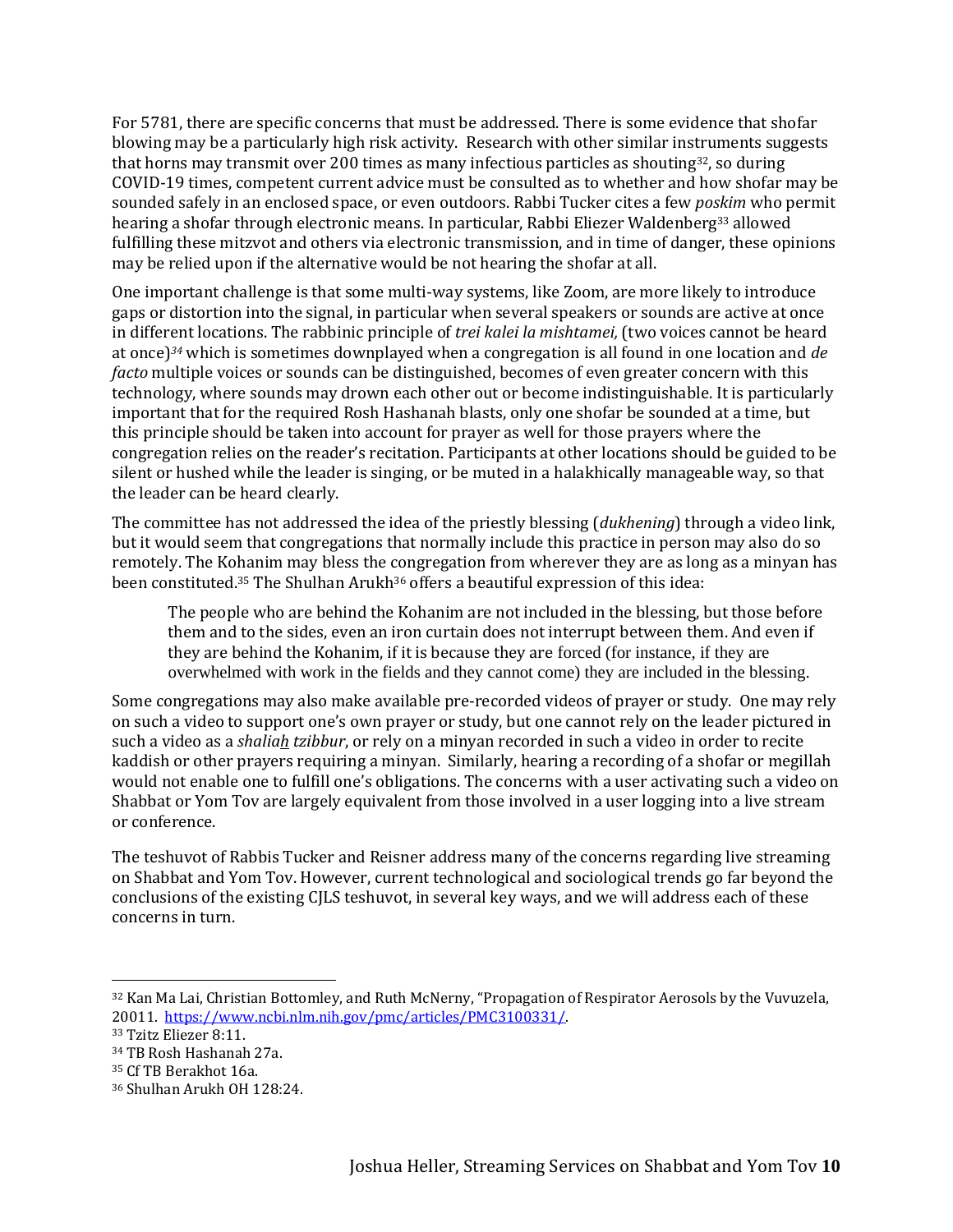### **III. Potential Violations of Shabbat In Streaming on Shabbat , and their Mitigation**

Streams would typically be accessed through a computer, tablet, or phone, or a "Smart TV." A Smart TV is functionally equivalent to a tablet or computer given that one can navigate through a graphical interface, and even "type" with the remote to enter text. One can search for and purchase content. What prohibitions are involved in interacting with such electronic device on Shabbat?

Rabbi Daniel Nevins has already covered this topic in great depth in his comprehensive paper on electricity and electronics on Shabbat.<sup>37</sup> In order to be forbidden on Shabbat, an activity must be forbidden either at a biblical level, because it falls into one of 39 categories of forbidden labor, or on a rabbinic level because it is similar to one of these labors, or might lead to the performance of one of these labors. Since the use of electrical devices began to spread in the late 19th century, *poskim* have often ruled against the use of electricity on Shabbat, but rarely agreed as why. Some have suggested that it is either *mavir* (lighting a fire), *boneh* (building or assembling parts into a whole), *makeh b'patish,* (taking the final act to complete a creative process) or its sub-category, *mitakein mana, (*preparing a utensil for use), or *bishul* (heating something to a temperature hot enough to cook). Others have suggested that it is a violation of rabbinic prohibitions including *molid* (transforming something by infusing it with another substance). Nevins reviews these claims and argues, following the lead of Arthur Neulander's 1950 CJLS responsum, that electricity, in and of itself, is not forbidden on Shabbat, but entails a violation when it is used for a forbidden purpose, like cooking.

What forbidden labor is involved in accessing a stream through an electronic device? Rabbi Nevins makes a strong argument that the use of computers, internet-connected tablets, and cellphones on Shabbat though not falling into one of the categories already mentioned,*<sup>38</sup>* should generally be considered to be prohibited*.* To summarize his approach: *Koteiv,* writing, is one of the 39 categories of labor prohibited on Shabbat, and at its core requires the writing of two or more letters in a way that will endure. Causing letters to appear on the screen of an electronic device is not *koteiv* in the classic sense, because the letters on the screen itself are not permanent. Similarly, typing on a physical or virtual keyboard is not the same as writing. However, any biblically mandated labor is also considered to have *toledot*: derivative activities that may have a different physical process, but have the same purpose and result, and are therefore forbidden. Typing something on a computer or a phone may engage a very different physical process than writing with pen and paper, but accomplishes the same intended result, of creating a permanent record. Rabbi Nevins argues that this is true even if one uses the device without actually typing, since the device, and the internet servers to which it connects, make a permanent record of one's actions, and thus would be *toledat koteiv.*

According to Rabbi Nevins' analysis, interacting with an internet-connected device and typing an address to activate a video connection, would be a violation of Shabbat, through *koteiv* on a biblical level, and that other types of typing would be at least *toeldat koteiv*.

Some have tried to argue that *koteiv* is not a factor because typing on an electronic device is not considered permanent because the letters disappear, or that indeed, it is possible to use such devices without typing at all, (for example, by clicking an existing bookmark, or using a voice-

<sup>&</sup>lt;sup>37</sup> Rabbi Daniel Nevins, ["The Use of Electrical and Electronic Devices on Shabbat"](https://www.rabbinicalassembly.org/sites/default/files/assets/public/halakhah/teshuvot/2011-2020/electrical-electronic-devices-shabbat.pdf) OH 305:18.2012a <sup>38</sup>If the device has already been configured and is already ready for typical use, then actually enabling that use is not *boneh or makeh b'patish.* These categories may become relevant if a device needs to be rebooted, configured or repaired. An electronic device may generate heat, but this is not a desired effect, and may or may not be increased by the device's use, and should not be considered *bishul,* cooking.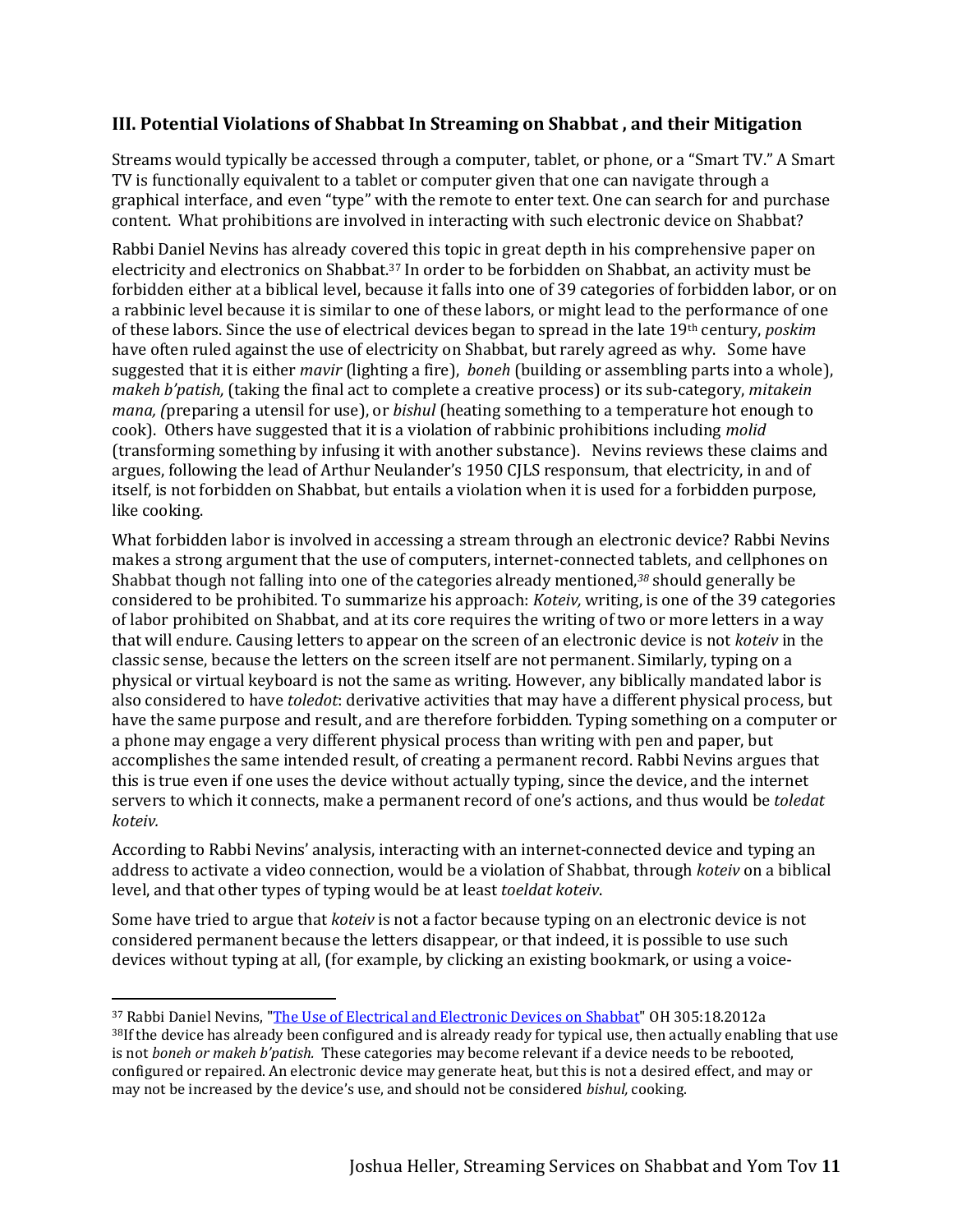activated assistant) and that any permanent record being made is a side-effect, and not the desired outcome. If one held such a view, one might take a more lenient view on some of the argumentation that follows. However, even if one were to follow this line of reasoning, there is a category of Shabbat prohibition called *shvut,* which encompasses activities that are not a violation of the biblical prohibition, but were prohibited by rabbinic decree, because they either

- 1. Might tempt one to violate Shabbat (one might be drawn to print something out or make a purchase, or one might need to plug in or unplug a device).
- 2. Are similar to a biblically prohibited activity, but differ enough in purpose or result that they are not considered *toledah* (so, for example the only writing that is prohibited biblically is that which is permanent. Non-permanent writing is prohibited as a *shvut).*
- 3. Are not in keeping with the restful spirit of Shabbat. (For example, watching television programs of secular content, or doing something similar to one's weekday labor).

Many video systems have the capability to transmit text via chat. During the week, this can be useful for side-conversations that do not disrupt the *tefillah*. However, on Shabbat, having a Jewish person using this feature runs afoul of *koteiv,* intentionally causing words to appear, at the very least on a rabbinic level. If the chat is permanently preserved, then it may well be on a biblical level. If it is technically possible to do so, chat should be disabled on Shabbat. Similarly, many video systems have the ability to share a screen image. This feature is incredibly useful when siddurim and chumashim are not available to viewers, or for text teaching. Is this permitted on Shabbat or Yom Tov? Since the words will definitely not remain on screen (and indeed, it is permitted, during the week, to "erase" them, which would not be the case if they were truly writing), screen sharing is not *koteiv* on a Biblical level, but nevertheless, the intent to make words appear probably falls afoul of this prohibition on a rabbinic level.

There is a further concern, the rabbinic prohibition of *hashma'at kol-* creating a noise on Shabbat with a device specifically designed for this purpose, even a door knocker!<sup>39</sup> This is one of several reasons why traditional sources forbid the use of a microphone40. A common Conservative practice<sup>41</sup> is to allow one's voice to be transmitted by a microphone that is already activated, but not to activate a microphone that was previous turned off. The parallel case would be that one could speak into a transmitting device that was already active, but that directly activating a stream with audio on Shabbat through an electronic device could violate this prohibition of *hashma'at kol*.

In general, it does not matter whether an activity on Shabbat is forbidden by Biblical or Rabbinic decree. It is forbidden. However, in some cases, the type of prohibition determines the circumstances where that prohibition may be overridden. In a situation of true *pikuah nefesh* (where a person is truly at risk of death due to illness), one may violate even a Biblical commandment. In *she'at hadehak* (pressing or unusual circumstances), or a situation of more vague concern about well-being, we would still seek to minimize violations, but might be more willing to rely on loopholes to skirt prohibitions that are only *shvut or derabanan*. Rabbi Nevins notes that a *shvut* may be overridden when there is a positive religious obligation at stake (the classic example being caring for the comfort and dignity of people).

<sup>39</sup> Shulhan Arukh OH 338:1.

<sup>40</sup> One of the other objections to the microphone is that older microphone technology, (still used in some high-end microphones) actually creates a current that is actually generated by the sound of the speaker. However, the microphones found in most consumer products typically use a continuous flow of current that never stops as long as the device is turned on, and is only modified by the sound being picked up. <sup>41</sup> Based on an opinion of the chair of the CJLS 05/19/1976, and further confirmed by Nevins in "Electricity," p. 48.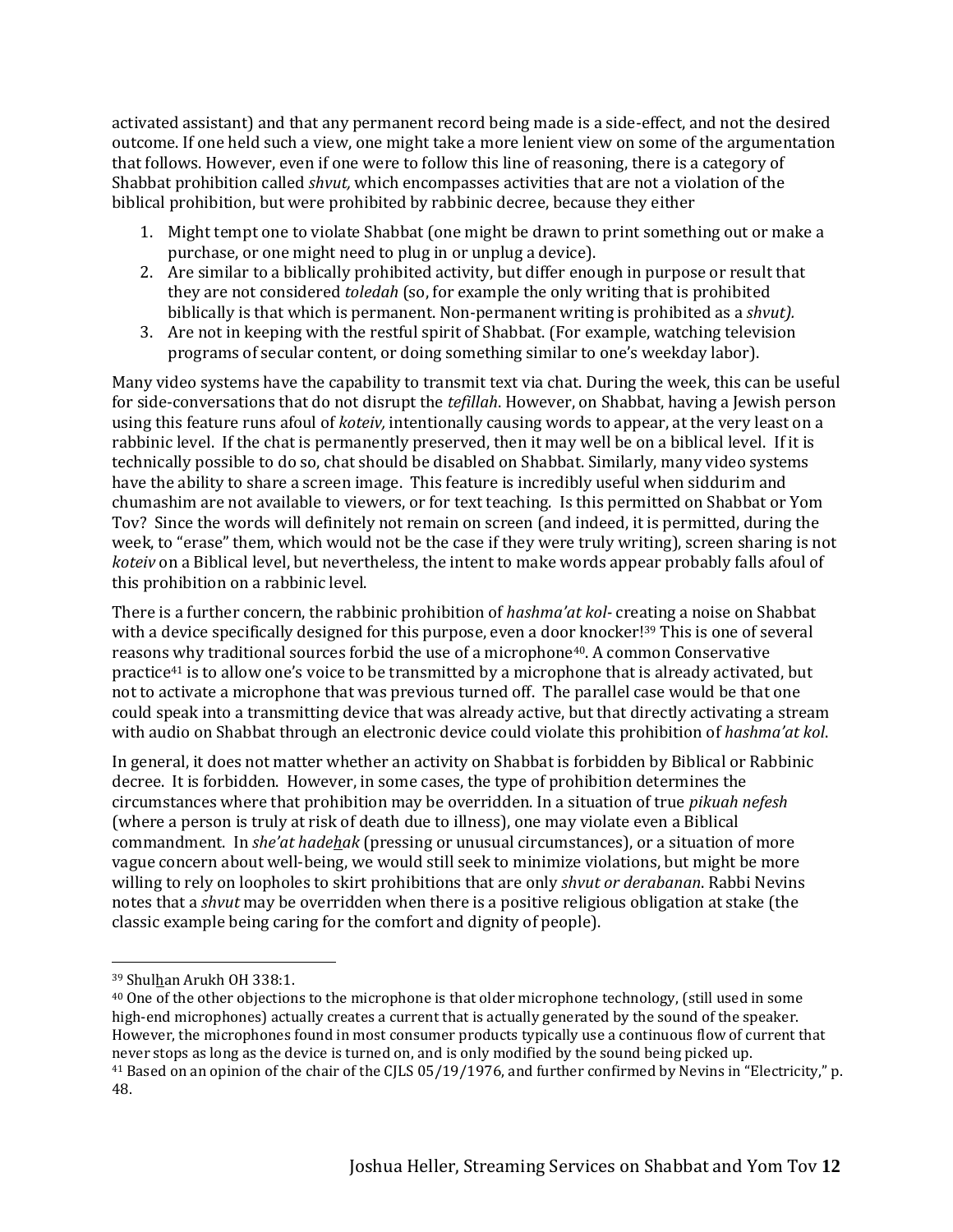I will present several examples of modes of interaction with electronics that would be problematic under normal circumstances, with possible exceptions or loopholes that could used under particularly unusual or pressing circumstances, and might be considered only in the current crisis. Rabbis may want to advise members of their own communities how best to apply these leniencies, given the particular technology in use and the severity of the particular situation.

One such leniency is *grama,* an indirect action*.* Many home devices can be controlled through voice-activated assistants. In his paper on artificial intelligence,<sup>42</sup> Rabbi Nevins considers the possibility that interacting with a device through such an assistant would be conceptually different from interacting by typing, swiping or clicking, which are either *toledat koteiv or shvut* He wonders whether a voice command might fall into the category of *grama,* because the computer relies on significant external information from the network to interpret spoken commands, making this interaction less direct than keyed commands The end result of the voice command might be an outcome that would normally be considered a violation of Shabbat, but because the voice system has a high degree of autonomy in interpreting the command, the connection between the user's action and that end result is tenuous enough that the user cannot be considered "at fault" for that end result. Ultimately, Nevins concludes that using a personal assistant in this manner would in any case be considered *shvut,* because even if it is not technically in violation of Shabbat, it leads to results that are not in the spirit of the day. However, in a case of true need (a person with an illness or a disability which affects their dignity), the use of a voice-activated system to turn on a stream would clearly be permitted. Doing so for a person who is well might technically be permitted but would be discouraged.

Unmuting one's microphone might also fall into the category of *grama*, indirect action. Even when zoom is muted, the microphone is still active with current flowing, and the application is still "listening." Unmuting (especially while the user is quiet) simply allows the already existing signal to go to the main server, but does not immediately dictate that anything will be heard by the other users. That server might wait for an unpredictable amount of time, taking into account what other noise is being made, before deciding to focus on that user's signal and transmit it to the other listeners. Muting one's microphone may pose even less of an issue, since stopping a sound on Shabbat is not prohibited.

Another task that is commonly performed with Zoom is shifting focus to a particular speaker or location. Speaking in a way that causes one's self to be spotlighted automatically by the zoom server can be considered to be *grama,* because the the algorithm that performs this task will usually respond to whoever is speaking, but often does so after a lag, and not always in a predictable fashion.

However, sometimes this feature does not work properly, and one might feel the need to highlight a particular speaker manually by using the "spotlight" function. This is probably a a *shvut.* Or, if one is attempting to constitute a minyan using the temporary permission for constituting a minyan via zoom when in-person minyanim are forbidden, one must be able to see the other participants, which means that at the minimum, the shaliah tzibbur, and possibly other participants as well $43$ must switch into grid view in order for the service to continue. In these cases, the interaction is direct, and we cannot rely on *grama*.

<sup>42</sup> Rabbi Daniel Nevins,"[Halakhic Responses to Artificial Intelligence and Autonomous Machines](https://www.rabbinicalassembly.org/sites/default/files/nevins_ai_moral_machines_and_halakha-final_1.pdf)" HM182.

<sup>&</sup>lt;sup>43</sup> The "Zoom minyan" position as originally constituted assumed that all 10 must all be able to see and hear each other, but does not address whether it is sufficient for the *Shatz* to see 10 others who see the *shatz*. Further clarification is forthcoming.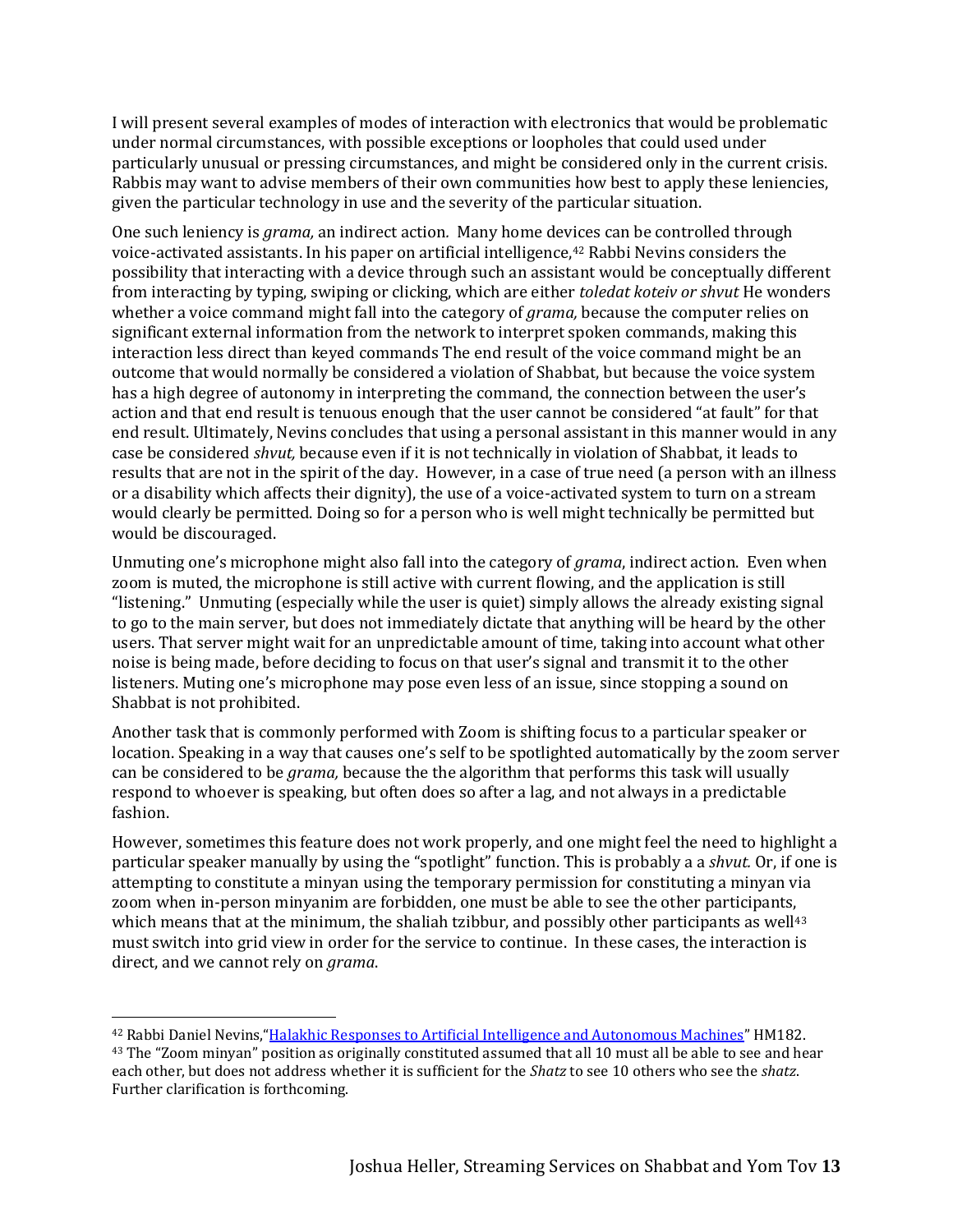These direct interactions with device that are necessary on Zoom might be considered *makeh b'patish (striking the final hammer blow)* or *metaken mana (fixing something)* because they are making the computer "fit to use." I would note that *metaken mana* typically implies the permanent completion of an object. Spotlighting and similar actions may not be considered *makeh b'patish* at the Biblical level, because they are part of the regular use of the program and may be set and unset multiple times during its regular use.

However, another approach that could be used in such situations is performing the task *k'leahar yad* (in an unusual way, literally with the back of the hand) For example, Rabbi Moshe Isserles<sup>44</sup>, discusses the case of a sealed hot oven which must be opened and resealed on Shabbat. He suggests that the most preferable option is to ask a non-Jew. If this is not possible, to have it done by a child, and if this is not possible either to do it "in an unusual way." We hesitate to recommend depending on a child to operate one's electronics on Shabbat, because this will further habituate them to doing so.

We may rely on Isserles' precedent that in a case of potential significant loss one may perform labor *k'leahar yad* to prevent that loss, <sup>45</sup> since even work that is Biblically prohibited becomes only rabbinically prohibited if done in an unusual, less effective way. We can not consider the use of an electronic device to be *k'leachar yad,* in and of itself, since electronic devices are now considered the "normal" way to perform many functions. However, one may interact with the device in an unusual way. For example, one might use the mouse with one's non-dominant hand or click with one's wrist instead of one's finger.

There are other leniencies that arise specifically for Yom Tov (other than Yom Kippur). Our committee has already endorsed the view that electricity is not fire, and therefore is not automatically prohibited on Shabbat, but rather it is prohibited when it is used for a forbidden purpose (cooking, writing, etc). However, those who still hold a more stringent view and do not engage with electricity at all on Shabbat may still wish to consider the view that there is cause for leniency on Yom Tov (other than Yom Kippur, which has all the stringencies of Shabbat), because a number of *melakhot*, fire in particular, are permitted if they are done to prepare food to be eaten on that day or to provide for other physical pleasures.. Rabbi David Golinkin<sup>46</sup> points to a number of North African *poskim* who forbad interacting with electricity on Shabbat, but permitted it on some forms on Yom Tov, since they considered it to be like fire, and one is allowed to transfer fire on Yom Tov. Another useful leniency is the status of second day Yom Tov, even for those who observe. There is something of a catch-22. If we do not hold that the  $2<sup>nd</sup>$  day of Yom Tov is a full Yom Tov, then we can perform forbidden labor on that day, but one must reconsider whether we should be holding Yom Tov services or skipping positive mitzvot like tefillin on that day, and In fact, the most common view is that 2nd day Yom Tov is a *minhag*, a custom, but is observed with the same stringency as the first day of Yom Tov, as if it were d'*oraita*, of Torah origin. Nevertheless, there are those who are more lenient with  $2<sup>nd</sup>$  day when there is a mitzvah to be observed (for example, burial is allowed on 2nd day Yom Tov).47 It should be noted that this leniency does not apply to 2nd day Rosh Hashanah, which is considered to have the same status as the first day.

In summary, under normal circumstances, one should not activate a stream or interact directly with a device in other ways on Shabbat, though there are a number of leniencies that may be called upon that may apply in unusual circumstances to minimize violations.

<sup>44</sup> Rema on Shulhan Arukh OH 259:7.

<sup>45</sup>Cf Shulhan Arukh OH 336:9, which allows clearing a drain with one's foot.

<sup>46</sup> Rabbi David Golinkin,<https://schechter.edu/ten-brief-responsa-halakhic-reactions-to-the-corona-crisis/>

<sup>47</sup> Shulhan Arukh OH 526:4.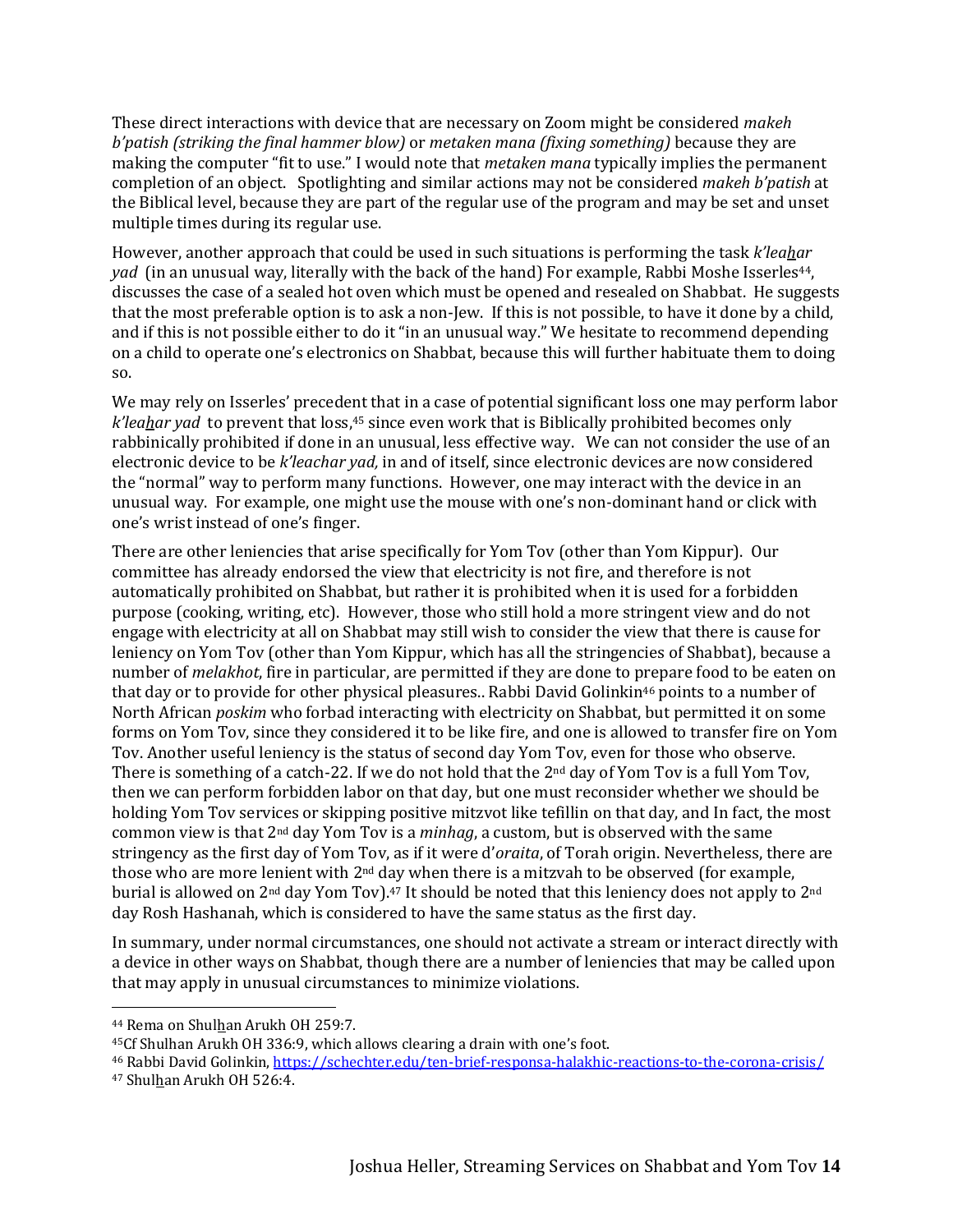# **IV. The Permissibility of Viewing a Stream which has been Left on or Activated Automatically**

There are, of course, ways to avoid the concern that activating a video link would be a violation of Shabbat or Yom Tov. The most obvious option would be that one might set up a computer or smart TV tuned to the stream before Shabbat, and leave it on, with screen saver disabled. This is not different from the idea of leaving a TV or radio on over Shabbat, either with the volume off, or in a room where it will not disturb one's Shabbat observance. Some *poskim*<sup>48</sup> objected strongly to this practice (or would permit only in the case of emergency<sup>49</sup>) for one of several reasons. The last is the most serious in my mind, but each of these concerns could be overcome in our case:

1. Production and transmission of the radio or TV signal might involve Jews performing forbidden labor on Shabbat. This reason would not apply if the stream were set up before Shabbat, but in an age where there are many streamed services to choose from, it is appropriate to choose one that was produced in a way that is consistent with Shabbat observance.

2. Leaving the device on would in general detract from the spirit of Shabbat, since the content is not likely to be consistent with the spirit of Shabbat. Again, this reasoning would not apply to a device which is set specifically to tune to a Shabbat or Yom Tov service, which would, we would hope, be very much in the spirit of Shabbat.

3. In addition to the prohibition that we noted above of *hashma'at kol,* using an instrument to make noise on Shabbat, there are some who prohibit allowing a device to create noise on Shabbat, even if the causative action takes place before Shabbat. This discussion originates in the Talmud<sup>50</sup> with the case of grain placed in a water mill before Shabbat. Rav forbids doing so because it will cause a diminution of Shabbat. Rav Yosef permits. There is not a consensus among Rishonim as to which view is correct. In the Shulhan Arukh51, Rabbi Yosef Karo permits placing the grain in the mill before Shabbat, taking the view that setting a process in motion before Shabbat is permitted even if it will generate noise on Shabbat. Rabbi Moshe Isserles, in his gloss, raises the concern that people who hear the noise will think that the mill-owner was actively violating Shabbat. He ultimately concludes that the very making of noise on Shabbat it itself a problem, but that whatever prohibition there might be is set aside in the case of loss. We can side with Karo, or choose the leniency of Isserles. In practice, the use of Shabbat timers and Shabbat-friendly alarm clocks is widely accepted. Rav Ovadiah Yosef<sup>52</sup> permits this practice outright. Rav Moshe Feinstein<sup>53</sup> forbids it if the noise will be heard in a large area, but permits it if it will be heard only in the room where it is located.

The use of headphones or headphone/microphone headsets, when practical, <sup>54</sup> might also be helpful for several reasons. First of all, the sound coming from the headphones is not audible even to others nearby, reducing the issue of *hashma'at kol* , whether the stream is activated on Shabbat or beforehand. Any sound created becomes more functionally similar to the case of a hearing aid,

<sup>48</sup> Igrot Moshe OH 4:84.

<sup>49</sup> Typically, war or natural disaster, though in some communities, the local sports team being in the playoffs has also been included in this category.

<sup>50</sup> BT Shabbat 18a.

<sup>51</sup> Shulhan Arukh OH 252:5.

<sup>52</sup> Yalkut Yosef 1:89.

<sup>53</sup> Igrot Moshe OH4:70.

<sup>54</sup> Preferably wired headphones, left plugged in over Shabbat, since wireless headphones would either turn off or have to be recharged.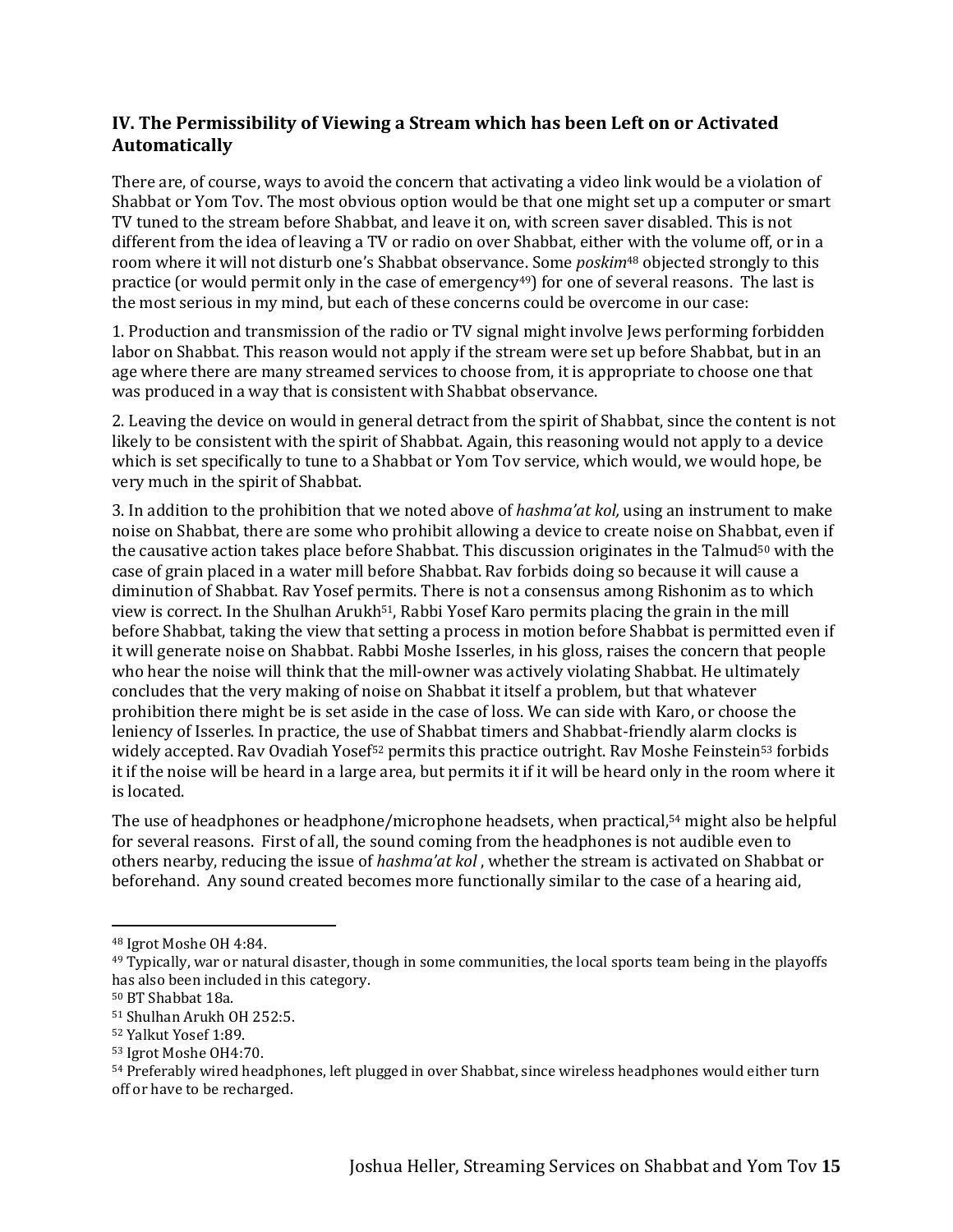which is universally permitted<sup>55</sup>. Secondly, on a practical level, it decreases the disruption in the home where the computer is located, since any sounds coming through the system are barely heard unless the headset is being worn, and, if there is a two-way link, a headset microphone has more limited range and will be less likely to pick up any incidental sound to transmit back. Furthermore, other sounds and alerts that might be emitted by the device are not disruptive to the Shabbat atmosphere in the home.

4. The most serious concern is that the user would be tempted to adjust or reset the device if it is malfunctioning *(shema yitaken)*. Rebooting an electronic device, changing its permanent settings, or connecting cables, could be considered to be *makeh b'patish* or *boneh* at the rabbinic, or even the Biblical level. This is a common concern even for anyone who uses a sound system on Shabbat, but is particularly serious in this case because, in the case of an electronically transmitted service, the availability of the service depends entirely on the equipment, whereas if a sound system fails in a physical building, those present might still be able to hear without the sound system.

We are able to see past this concern more easily for a service streamed from a synagogue, given the likelihood that a synagogue will have someone non-Jewish who can monitor the equipment, or that the equipment will be inaccessible to laypeople. On the receiving side, many users may not be technologically savvy, and will try to reach out on Shabbat for assistance. Participants would hopefully not text the rabbi during Shabbat services in search of technical support, but may well reach out to other staff or friends for help. Many home users will also not appreciate the nuances of Shabbat observance. They may not think twice about adjusting home equipment: "Honey, I can't get on to services. Can you reset the Wi-Fi?" They might search the web or email for the right link or password. Some of these steps are only rabbinically prohibited, or *shvut,* and there is a halakhic principle that we do not prohibit an activity as a "fence" to prevent transgressing a rabbinic decree that is already a fence, *<sup>56</sup>* but we must be realistic that some users will violate Shabbat in more serious ways.

Even in the absence of a malfunction, there is still a concern that viewers will be tempted to interact with the device. There is a *halakhic* category called *muktzeh,* which is designed to prevent one from interacting with objects that might lead one to violate Shabbat. An electronic device might potentially fall into two such categories.

- 1. *Muktzeh mahmat hesron kis* something that it is extremely valuable and fragile, and is normally not handled idly even during the week (like a slaughterer's knife). Such objects may not be handled under almost any circumstance.
- 2. *Kli shemleakhto l'isur* a tool whose usual purpose is forbidden on Shabbat. Such objects may be handled if they are redesignated for a permitted use. (For example, a hammer's use is ordinarily forbidden, but one could designate it to crack open a nutshell).

It is generally appropriate that electronic devices be considered *muktzeh,* to preserve the spirit of Shabbat and prevent their use for forbidden purposes. However, there are several leniencies that should be considered for this case:

1.M*uktzeh* applies only to moving an object not to merely touching it. For example, if someone is

<sup>55</sup> For example, Tzitz Eliezer 6:6:15 and 9:12:1, Yabia Omer 1:19. Some note that the hearing aid is only permitted because of the issues of need and human dignity. Those issues would apply here as well for someone who was unable to attend synagogue due to illness.

<sup>56</sup> TB Shabbat 11b, 21a, Eruvin 4b, "we do not impose a *gezeirah* upon a *gezeirah"* though later *poskim* (for example Vilna Gaon, Biur Hagra OH 252) restrict the scope of this principle when the chance of a violation is high.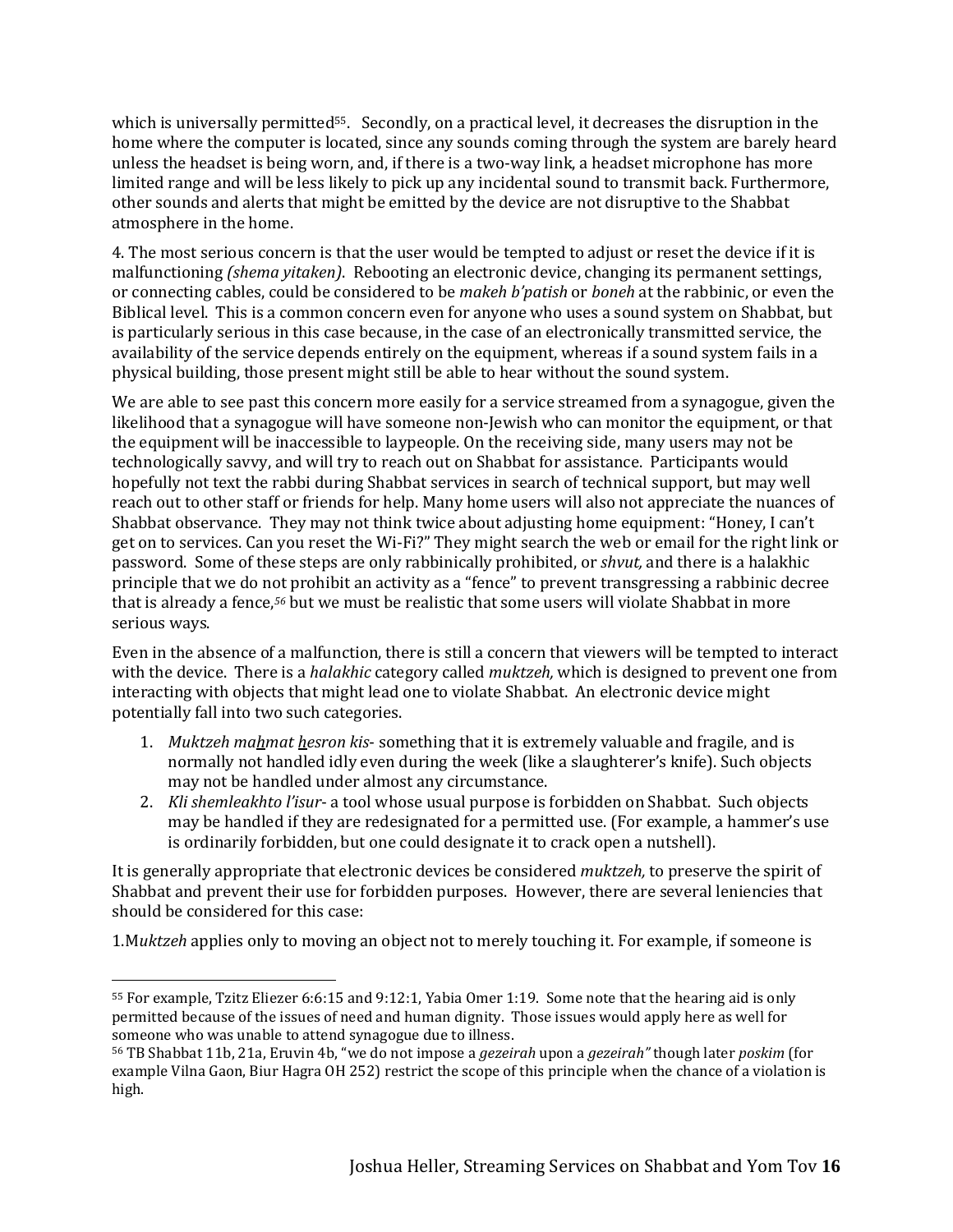leaving a two-way connection on in their home over Shabbat, they could choose to put something over the camera in order to preserve privacy. Touching, but not moving the camera, would not fall afoul of *muktzeh*.

2. While some have suggested that consumer electronics are *muktzeh mahmat hesron kis,* because of their value and fragility, which would make it very difficult to justify any contact with them on Shabbat, that assessment may no longer be true. It is true that no sane person would use their phone or tablet for food preparation in the way that one might use a hammer to crack a nut.<sup>57</sup> Still, during the week, these devices are frequently carried from place to place, left out in the open in one's home, and even given to small children to use. If one is willing to accept this view, then an electronic device is still a *kli shemelakhto l'isur*, a tool whose normal use is forbidden, but such an object can be handled on Shabbat if a permitted use is designated in advance. A device which was set up in advance to enable participation in services could be moved or handled, so long as it was not manipulated for a forbidden purpose.

No matter what arguments are made regarding *muktzeh* or *k'leahar yad,* once one is interacting with electronic devices, new temptations are created. Some adjustments, like pausing, adjusting the volume, or muting, might fall into the category of *shvut*. Others (configuring a device, typing in a password) might be forbidden at a more serious level. Any computer, phone or tablet generates alerts and potential distractions. I recognize that this suggestion might not be widely adopted, but it would be preferable for users to do something that makes it clear that they are using their device in an unusual way, and discourages them from interacting with it (for example, on a computer, covering the keyboard or unplugging an external mouse or on any device, setting do not disturb or "parental controls"). Furthermore, the act of designating the use of the device before Shabbat should be done in an explicit way. A formula could be created or recited that would remind the user and other members of the household of the limitations.

With these concerns taken into account, it would be permissible to hold a Friday evening or Erev Yom Tov service, where the stream might be turned on before the start of the Shabbat or festival and remain active through the service. In addition, with some streaming solutions, one can leave the connection open from Friday night through to Shabbat morning.

Late afternoon services on Shabbat, Yom Kippur Neilah, and second day Yom Tov could create an additional level of difficulty. Fortunately, current technology makes it possible to arrange beforehand to set up a video link that will activate automatically at a particular time on Shabbat or Yom Tov. Computers have scripting languages that can be used to program a task, including activating a particular streaming site, for a time in the future, and then turn it off. There are several ways to set a computer to log into a Zoom conference at a specific time. One of them is found in the appendix. Some TVs can be programmed to turn on and turn to a certain source at a certain time, either on their own<sup>58</sup> or with a personal assistant or home automation.<sup>59</sup> Unfortunately, as of April 2020, while it is possible to "schedule" a Facebook live in advance, in order start broadcasting live, someone must still interface with a device directly in order activate the stream. StreamSpot will activate automatically at the host/transmission site, but in Spring 2020 changed its default interface so that the viewer must click on the screen in order to start the stream, whereas it used to start automatically upon opening the page. As of this writing, several workarounds are under

<sup>57</sup> For an unlikely counterexample, see <https://www.youtube.com/watch?v=PC70fTalZ9c> . <sup>58</sup> [https://ccm.net/faq/40736-program-the-on-off-timer-on-your-lg-smart-tv,](https://ccm.net/faq/40736-program-the-on-off-timer-on-your-lg-smart-tv) accessed 11/6/2019

<sup>59</sup> As of November 2019, Google home could be set with a timer to turn on a Chromecast. The Amazon Fire Cube does not have behavior to turn on a TV automatically, but other echo devices can be set to play any kind of media as an alarm.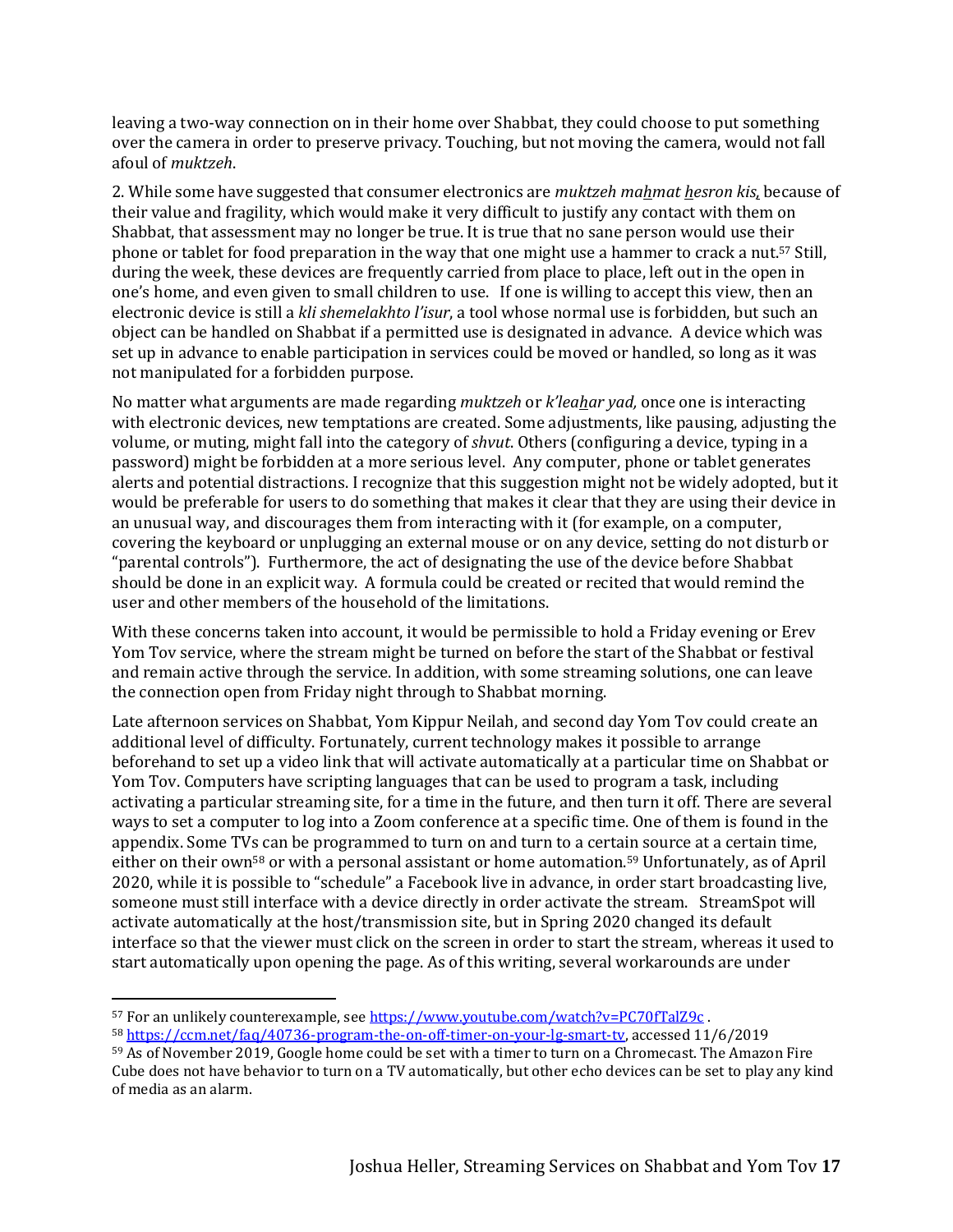exploration, but if a congregation is not using one of these, it is strongly suggested that congregations leave the stream active overnight from before Shabbat or Yom Tov.

Of course, there could also be scenarios where a non-Jew could be tasked before Shabbat or Yom Tov with turning on a participant's stream at a specific time (this might be particularly relevant in a synagogue setting, or in the case of someone who is living in an assistive care facility, or suffering from an illness that requires home care, and has a non-Jewish caregiver present).

#### **C. Deactivating the Stream**

The solutions we have proposed involve having the stream activate automatically or leaving it on. What if leaving the stream on will cause disruptions of Shabbat in the home or risk violations of privacy if the stream is two way? While some might argue that doing so constitutes the forbidden labor of *soter, "*dismantling," I would argue that stopping the stream is less of a violation than starting one. In either case, there are practical solutions that allow us to avoid this *halakhic*  challenge.

One excellent solution is to put the device in a room whose door can be closed when it is not being used for the service. Another is to cover the camera and use a headphones/microphone combination that can be placed in a place that will muffle the sound. A third, which requires a bit of technical prowess, is that a computer can also be programmed to sleep/wake at specific times automatically (see the Appendix for some technical solutions).

# **V Tempting Another to Violate Shabbat or Yom Tov<sup>60</sup>**

While undoubtedly there will be some who will follow the steps and precautions outlined above so that they can watch the streaming service without using an electronic device in a way that violates Shabbat, we must assume that many more will interact with their devices, in ways that are violations of the letter and/or the spirit of *hilkhot Shabbat.* Can a synagogue, in good conscience, provide this service knowing that it will tempt others to violate Shabbat?

There is a halakhic category of *"Lifnei iver lo titein mikhshol."* Taken literally, this phrase from Leviticus 19:14 prohibits putting something before a blind person that might cause them to stumble. In rabbinic literature, however, the verse is adapted figuratively to refer to many types of behavior that might encourage another to violate a prohibition. So, for example, in Mishnah Avodah Zarah 1:1<sup>61</sup>

On the three days preceding the festivals of idolaters, it is forbidden to conduct business with them, to lend articles to them or borrow from them, to lend or borrow any money from them, to repay a debt, or receive repayment from them. Rabbi Judah says: we should receive repayment from them, as this can only depress them; But they [the Rabbis] said to him: even though it is depressing at the time, they are glad of it subsequently.

The implication of this text is that by trading with an idol-worshipper, we are either encouraging them to worship their idol, or actively enabling them to do so by providing them with the animal for their sacrifice (thus violating *lifnei iver)*.

The gemara there<sup>62</sup> determines that if the idolater has another animal, then the prohibition of *lifnei iver* does not apply because the idolater could proceed even without our help. The parallel case would be a nazarite, who is not allowed to drink wine. If one offers them wine, is one violating *lifnei* 

<sup>60</sup> I am grateful to Rabbi Aaron Alexander for offering valuable insights that influenced this section.

<sup>61</sup> Translation by Dr. Joshua Kulp.

<sup>62</sup> BT Avodah Zarah 6a-b.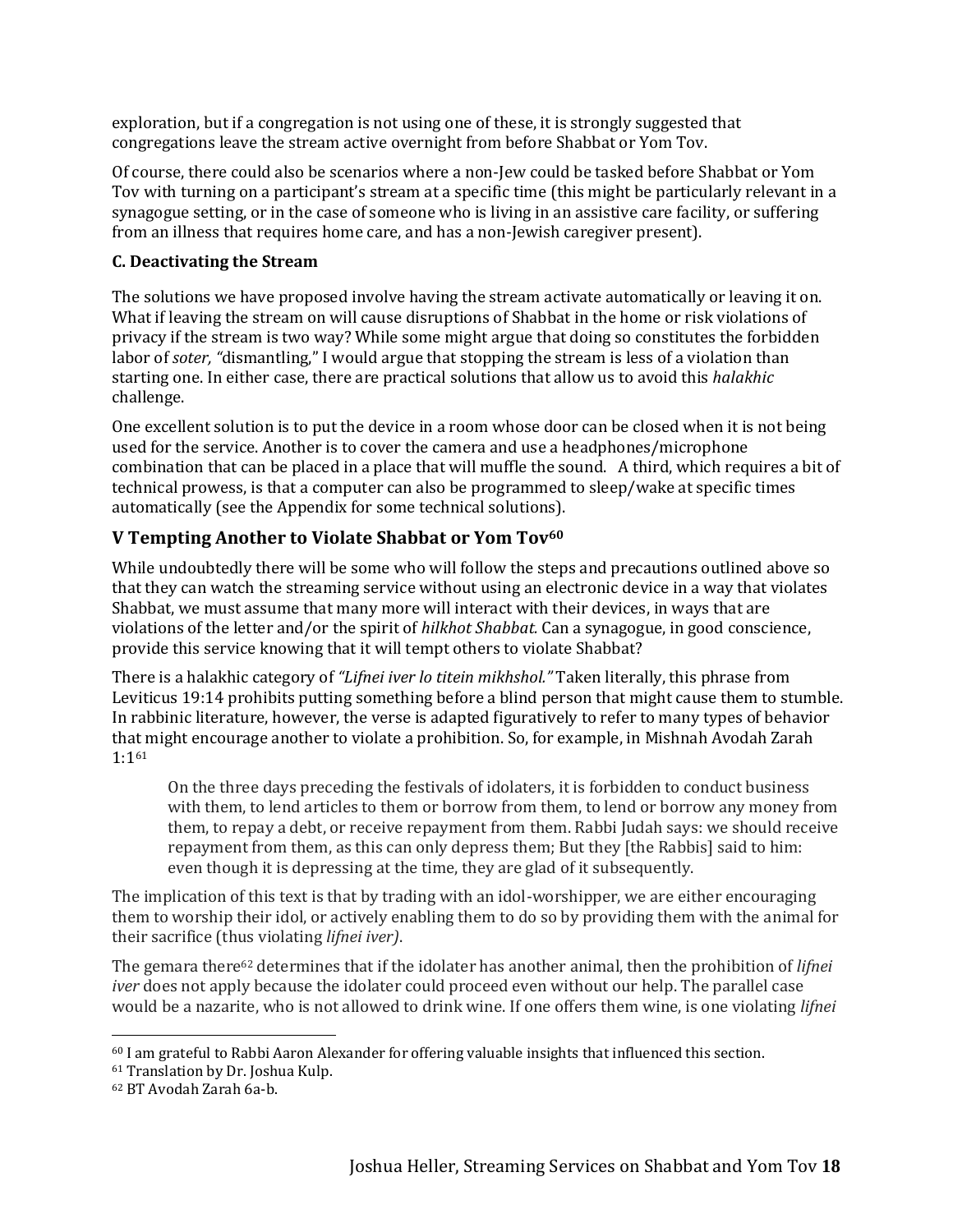*iver?* The gemara concludes that this is the case only if the nazarite could not otherwise obtain wine, so we are enabling the offense. Based on this approach, one would not be violating *lifnei iver* by making a stream available, since we can assume that if someone was going to violate Shabbat to watch a streamed service, then it is fair to assume that if we did not make a livestream available, they would watch a different streamed service, or use the same technology for other purposes.

Even if offering something that encourages Jews to use electronic devices on Shabbat is not technically a violation of *lifnei iver*, it might still seem to be a violation of the spirit of that concept even if we are merely encouraging the violation, not actively facilitating it.

The most useful parallel cases revolve around views of driving to synagogue in the mid-twentieth century. Some<sup>63</sup> have suggested that operating a motor vehicle with an internal combustion engine is only a rabbinic violation because the purpose of the fire is not one of the classic uses for fire, and is therefore considered a labor that is not for its original purpose. It seems more likely to me that operating a vehicle that operates by burning fuel is a violation on the Biblical level. Nevertheless, the approach of most Conservative synagogues (and some Orthodox as well) is to provide parking facilities for those who choose to use them<sup>64</sup>.

A parallel case is inviting a person to a Shabbat meal when we know that they will drive to and from our home. Is one not violating *lifnei iver* by encouraging them to drive? However, it is common practice, even among many who are normally quite *mahmir*, to invite Shabbat guests, knowing that they will drive. These hosts may offer some half-hearted protest of offering a place to sleep over, but do not refrain from the invitation, on the theory that doing so will encourage a greater love of Judaism and observance in the long run. One of the classic sources cited by those who do is Rabbi Moshe Sternbuch: 65

"It seems that the basis of the prohibition of "an obstacle before the blind" is its similarity to the case of a blind person who is caused to stumble. However, if the host's intention is only for his guest's benefit, he cannot be considered as placing an obstacle. Just as a surgeon is not guilty of stabbing his patient, here too there is no malevolent intention or any desire to provide harmful advice. The host's sole intention is to educate his guests and to bring them closer to the truth. When another Jew violates the Sabbath as a result of this, it is not the host but the guest who causes harm to himself, and therefore the prohibition of "an obstacle before the blind" does not apply. Because he did not order them to drive, but rather informed them that their driving on the Sabbath pained him, the host is absolved of any further liability to prevent his guest from public Sabbath violation…."

Some *poskim* address the question of providing a person with the opportunity to violate a more

- 1. In addition driving to a central location, participants might still have to access an electronic device in their car in order to hear the service.
- 2. Drive in services may present unexpected social distancing challenges as people leave their cars to line up for a limited number of restrooms or to socialize.

<sup>63</sup> Adler, Agus Friedman, Responsum on the Sabbath.

 $64$  It is beyond the scope of this paper to revisit  $20<sup>th</sup>$  century recommendations, or to explore the halakhic implications of autonomous or electric-only vehicles, but it is certainly conceivable that viewing a stream online, even by direct interaction with a device, might entail lesser violations of Shabbat than manual operation of a motor vehicle powered by internal combustion. Some congregations are considering "drive in" services, where congregants drive to the synagogue and turn on their radios. Those exploring this option on Shabbat or Yom Tov should consider two potential downsides:

<sup>65</sup> Teshuvot veHanhagot (1:358), translation by Rabbi Aaron Alexander.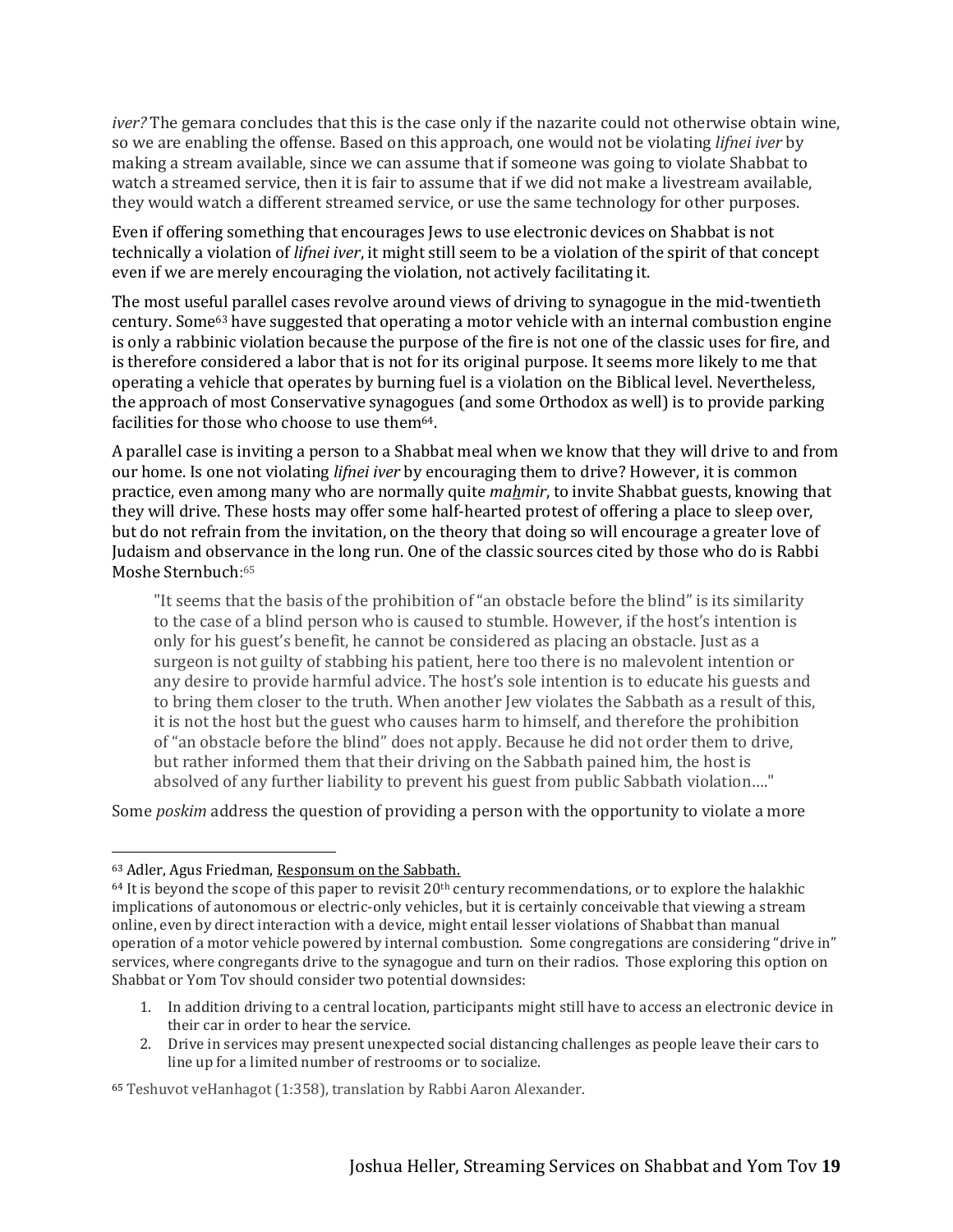minor offense in order to discourage them for committing a more serious one. For example, Rabbi Sholomo Zalman Auerbach<sup>66</sup> discusses the case where someone is drinking wine from the first three years of a vineyard's growth, which is prohibited on a Biblical level. In order to convince him to stop, one may offer to substitute wine of untithed produce, which is prohibited on a lesser Biblical level, or wine not made under Jewish supervision, which is only prohibited by rabbinic decree. As such, one is providing the drinker with forbidden wine, but one is not guilty of *lifnei iver* because one's intent is to reduce the level of offense.

I would argue that there is also precedent to assist someone in a rabbinical prohibited behavior if the alternative would be a risk to life. The practice of distributing condoms, which began when AIDS became widespread, was approved by many even in the Jewish community, despite the fact that abstinence outside of married, monogamous relationships would have been the preferred choice, and use of a condom is *halakhically* problematic in any case. Rabbis Miriam Berkovitz and Mark Popovsky, in a paper unanimously approved by the CJLS, address the question of condom use when there is the risk of transmission of disease.

When a condom represents the best way to meet this obligation, there is no doubt that the possible violation of a rabbinic prohibition, *hashhatat zarah*, is far outweighed by the much more serious consequences of contracting or transmitting a life-altering disease.<sup>67</sup>

Rabbi Danny Nevins pointed out that with a synagogue parking lot, or a Shabbat meal invitation, there are permitted ways to participate (by walking or staying over), whereas with a stream, the practice of accessing the stream is in itself a violation of Shabbat. I would respond that with most, though not all, streaming systems, there are indeed ways to set up the connection before Shabbat, so in this case as well, we rely on the fact that that possibility exists. This view is further explored in Mishnah Shevi'it 5:6. The text begins by forbidding selling an agricultural implement during the sabbatical year, because it will almost certainly be used for a forbidden purpose. However, it continues:

This is the general principle: any tools designed for work involving a transgression [in the seventh year] is prohibited; but if for a forbidden and a permissible purpose, it may be [sold].

We make an option available because we can rely on the fact that there is a permitted way to participate, even though we know that some (or even many) may choose to participate in a way that is not permitted.

Based on this reasoning, it is important that any video option is offered in a way that minimizes, rather than increases, violations of *hilkhot Shabbat,* and that there be at least some way, even if it is less convenient, to participate without such a violation. The stream should be made available with the fewest number of actions (opening an app, or clicking an easy bookmark), and no typing. If the service is protected by a password, the link should be in a password protected part of a website that could be logged into before Shabbat, or accessed with a unique personal link that incorporates the password.<sup>68</sup> In contrast, requiring a user to type a password on Shabbat immediately before accessing a stream might fall into the category of "*lifnei iver*" because we are actually encouraging

<sup>66</sup> Minhat Shlomo I 35:1.

<sup>&</sup>lt;sup>67</sup> Rabbis Miriam Berkowitz and Mark Popovsky, [Contraception,](https://www.rabbinicalassembly.org/sites/default/files/assets/public/halakhah/teshuvot/20052010/Contraception%20Berkowitz%20and%20Popovsky.pdf) EH 5:12.2010.

<sup>68</sup> If one is offering a service via Zoom with a password, it is important follow this approach and offer a link that incorporates the link, so that the user may click the link directly without having to type the password.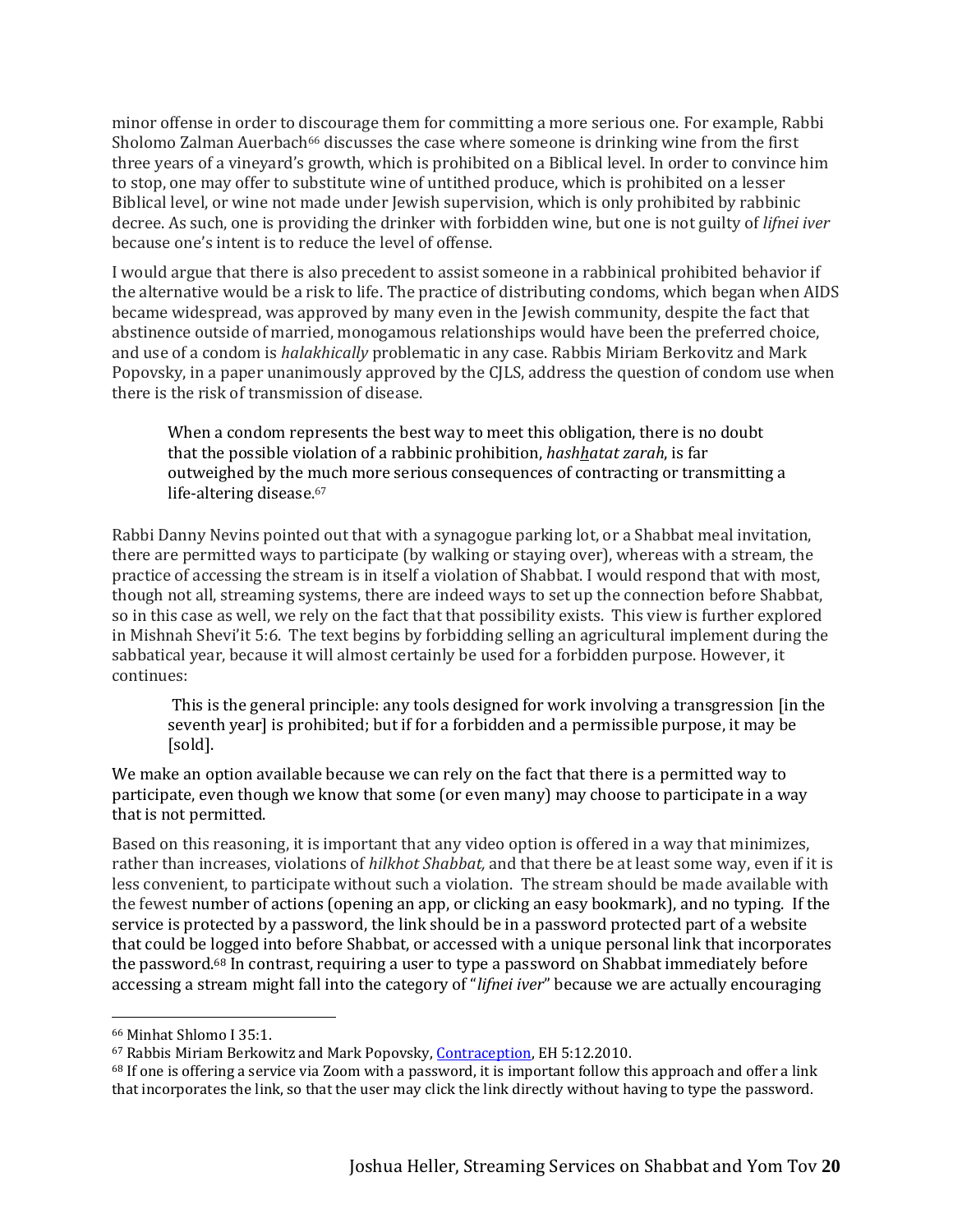typing that the user would not otherwise have done.<sup>69</sup>

To summarize this portion of the analysis, we must acknowledge that if streaming services are made available, people will access them in ways that are not in the spirit or the letter of the *hilkhot shabbat*. However, we can understand that if one makes it possible for the stream to be accessed in ways which are not a violation of Shabbat, one is not responsible for the actions of those who choose to access it in other ways. Nevertheless, we must take every opportunity to minimize these violations.

#### **VI Recording**

Many streaming services record the transmission by default, or with an additional pre-set option. The CJLS has endorsed opinions both permitting and prohibiting the recording of services on Shabbat and Yom Tov, based primarily on videotaping technology. In 1982, Rabbi David Lincoln's<sup>70</sup> opinion opposing recording services was unanimously adopted by the CJLS, and that view was reinforced by Rabbi Tucker's responsum on closed circuit video in the synagogue. In 1989, Rabbi Arnold Goodman offered an opinion permitting recording,<sup>71</sup> to which Rabbis Dorff and Tucker offered a concurrence if the recording instrument was set up before Shabbat to work automatically or was to be operated by a non-Jew. They offered these limitations because they saw a permanent recording to be a violation of *koteiv*. 72

The concerns about recording can be segmented into three categories, each of which has already been addressed in principle above, but the last of which requires further analysis.

#### **A. Is Recording** *Ketivah*

The 20th century CJLS papers address the question of whether recording onto videotape is *ketivah*. Rabbi Goodman, argues that it is not, Rabbis Dorff and Tucker argue that it is. Rabbi Nevins, while not addressing the question of streaming, concludes that all-digital recording of the type associated with streaming, is considered full *ketivah* because it creates a permanent record, despite the fact that the recording is not physically visible. These concerns about whether turning on a recording is *ketivah* can be avoided by using a system that records automatically.

However, there is a secondary concern: is it prohibited to be recorded on Shabbat? In some sense, this a moot question. In many urban settings, is essentially impossible to walk the streets or other public places without one's image being preserved. Even in Jerusalem, the "Kotel Cam" continues to transmit on Shabbat. Even at home, one cannot avoid being recorded. Smart doorbells and home security cameras retain video. Though there has been a backlash against the practice, some "smart home" assistants transmit audio even when they are not addressed directly.<sup>73</sup> On the other hand, these uses could be considered *p'sik reisha d'lo niche lei* the practice is unavoidable. We do not intend for security cameras to track our movements, or for Google, Apple or Amazon to preserve our conversations at home.

 $69$  With password managers, it is possible to have a password auto-filled by the computer, but many of these managers themselves require a password. Further analysis is required as to the Shabbat implications of unlocking a device with one's face or fingerprint.

<sup>70</sup> Rabbi David H. Lincoln, ["Videotaping on Shabbat"](https://www.rabbinicalassembly.org/sites/default/files/assets/public/halakhah/teshuvot/20012004/43.pdf) OH 340:3.1982a.

<sup>71</sup> Rabbi Arnold Goodman ["May a Shabbat Service Be Taped?"](https://www.rabbinicalassembly.org/sites/default/files/assets/public/halakhah/teshuvot/19861990/goodman_taped.pdf) OH 340:3.1989b.

<sup>72</sup> In his concurrence, Tucker permits videotaping even though he prohibited it in his *teshvua* on closed circuit published earlier that year*.*

<sup>73</sup> [https://www.forbes.com/sites/tjmccue/2019/04/19/alexa-is-listening-all-the-time-heres-how-to-stop](https://www.forbes.com/sites/tjmccue/2019/04/19/alexa-is-listening-all-the-time-heres-how-to-stop-it/#5d7f6fab5e2d)[it/#5d7f6fab5e2d](https://www.forbes.com/sites/tjmccue/2019/04/19/alexa-is-listening-all-the-time-heres-how-to-stop-it/#5d7f6fab5e2d) , [https://www.computerworld.com/article/3429601/apple-suspends-siri-snooping-and](https://www.computerworld.com/article/3429601/apple-suspends-siri-snooping-and-promises-more-control-for-the-rest-of-us.html)[promises-more-control-for-the-rest-of-us.html](https://www.computerworld.com/article/3429601/apple-suspends-siri-snooping-and-promises-more-control-for-the-rest-of-us.html) retrieved 2/16/2020,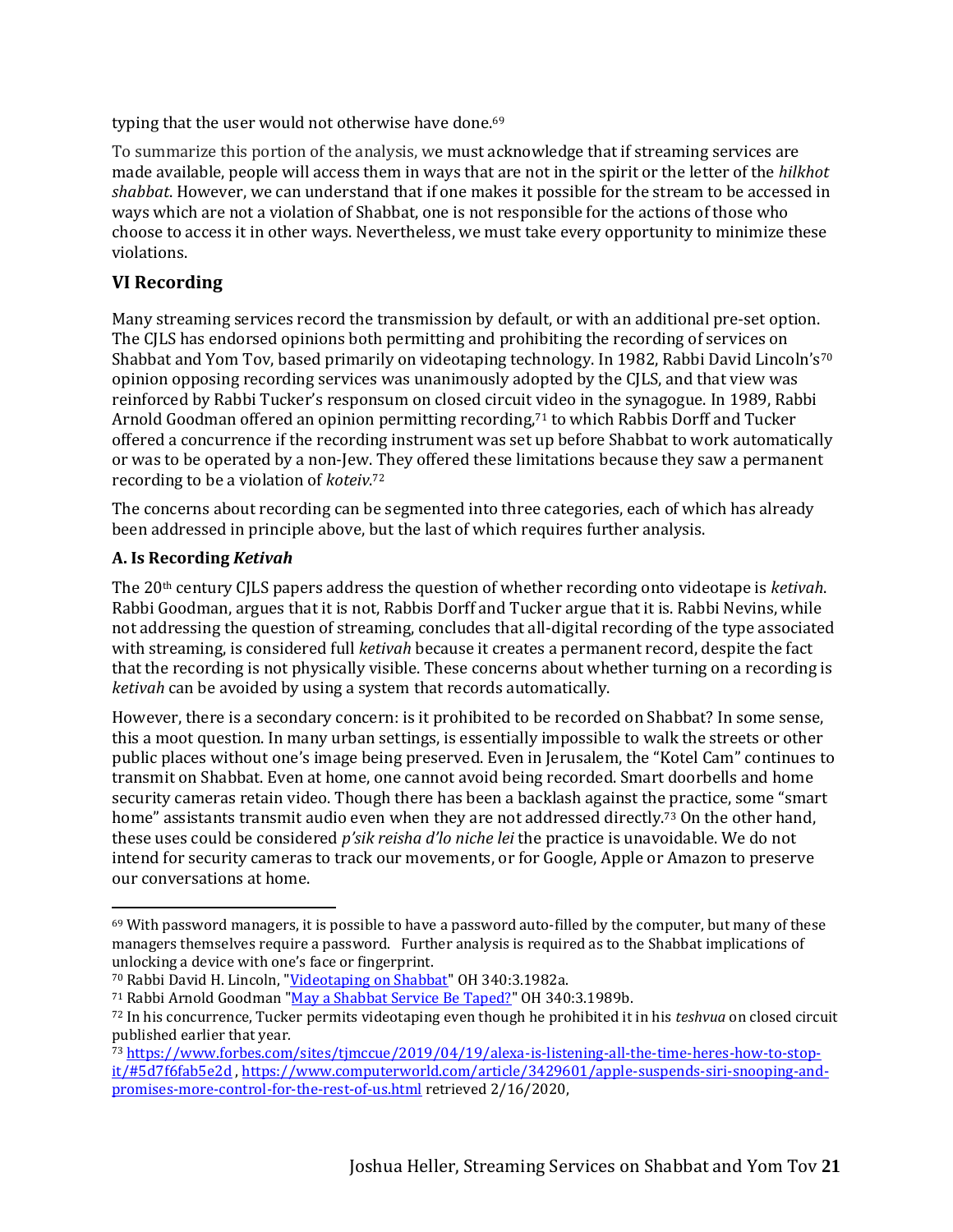When a service is intentionally recorded, those participating are behaving with the intent and desire that their words and actions be preserved. Some may view this as sufficient ground to prohibit recording. The more permissive view would be that once the system is activated, it is encoding whatever it sees- transmitting and recording a constant string of ones and zeroes, whether we are active or not. The "*ketivah*" is happening with or without human participation.

Even if we assume that recording is *ketivah*, it is permissible to benefit after Shabbat from labor done on Shabbat as long as it was not done by a Jewish person, and as long as one waits until long enough after Shabbat for the work to be done.<sup>74</sup>

# **B. The temptation to repair or adjust the equipment:** *Shema Yitaken.*

In general, the process of recording is indistinguishable from the process of streaming, using the same equipment, so once we are streaming, there is no greater reason to assume this concern for recorded streaming than for video recording. Anecdotally, streaming equipment is more likely to be reliable than a videotaping system on a timer. Recording is not a separate process, and work if and only if the stream itself does.

# **C. The impact of recording (and transmission) on the feel of the service.**

This concern is the most divorced from *halakah,* but the one with the broadest implications. The 20th century *teshuvot* expressed concern that recording the service would encourage people to "play to the camera" or otherwise change the feel of the service. Indeed, these are real concerns. Will services be warped by the desire to meet certain "production values?" Will the recording lead to violations of privacy for those attending services? When the  $20<sup>th</sup>$  century teshuvot were written, the assumption was that a video camera would be a large piece of equipment operated by an expert, and that people would be self-conscious while being filmed. Updated technology and cameras on cellphones have changed that. In the  $21<sup>st</sup>$  century, there is an assumption that many public events will be streamed and/or recorded. At children's school events, not only is there a live feed for grandparents in other cities, but, despite the assurances that a recording is being made for all, there are always parents blocking the view of those behind them, by holding cameras up overhead to record video. While it would be wonderful for synagogue to be a refuge from this trend, most of us have grown jaded to the idea that any public event we attend may be streamed or recorded.

Some of those attending services may object to their likeness being made visible to anyone in the world who wishes to view. In general, we assume that the synagogue is a public space. It is impractical to ask all attending to sign a release. Nevertheless, synagogues that stream and/or record services should post a sign and make an announcement to the effect that they are doing so, and encourage those who do not wish to appear to sit in an area that will not appear on camera. Congregations will have to determine what circumstances would be sufficient to lead them to restrict availability of recordings, or black out particular services altogether.

It is also important to note that many public places, including synagogues, have security cameras which may be viewed live by security personnel and/or recorded to be reviewed. Of course, the purpose of this transmission and recording is *Pikuah nefesh*, the protection of human life, so it is not governed by the same concerns that we have regarding streaming or recording for the purpose of participation. The recording is typically only reviewed in the event of a security incident. Furthermore, the quality of this recording may be less than we are used to, and it is not made available to the general public. Nevertheless, anyone entering a synagogue building must assume that there is some possibility that one is being recorded.

<sup>74</sup> Shulhan Arukh OH 307:20.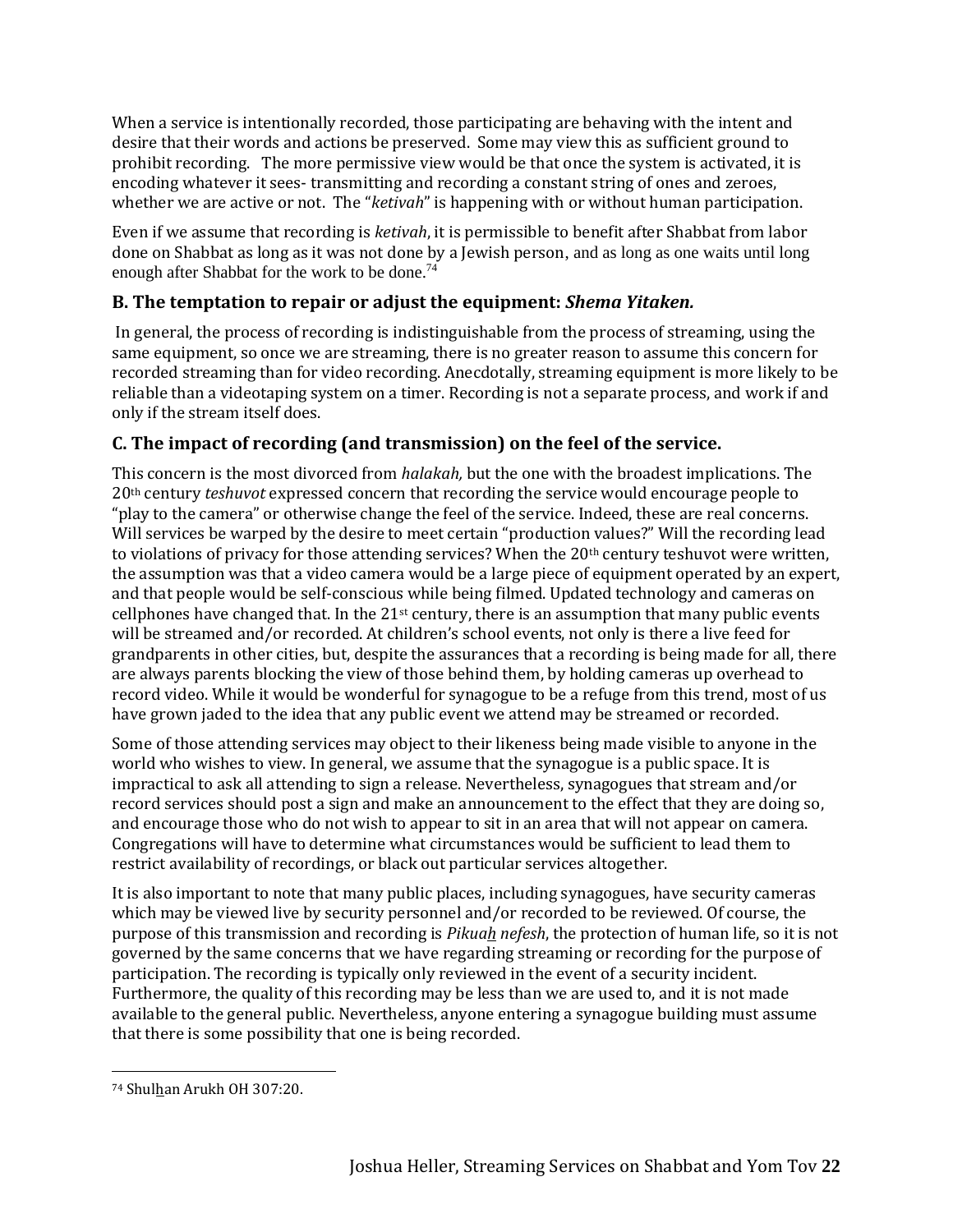There are also questions of copyright law. For congregations located in the United States, it is worth noting that US copyright law allows use of copyrighted material during worship without permission: "the performance of a nondramatic literary or musical work or of a dramatico-musical work of a religious nature, or the display of work, in the course of services at a place of worship or other religious assembly."<sup>75</sup> However, this permission does not necessarily apply to transmission of a live or recorded service. Congregations streaming a service which includes melodies which are still covered by copyright, even if the original composers are deceased (for example, tunes by Debbie Friedman, Shlomo Carlebach), could be legally obligated to pay royalties. Some platforms, like YouTube, have automated algorithms that will automatically block or mute audio which they determine to be protected by copyright.

There is one way in which recordings available might improve decorum. My congregation has prohibited the use of personal electronic devices in our sanctuary on Shabbat. Nevertheless, I would sometimes look out over the Shabbat crowd and see an attendee trying to look nonchalant while propping a cellphone in their siddur so that the camera extends just over the top of the page, in order to record the service. Having an official stream, and recording set up in a way that is respectful of Shabbat, might reduce the temptation of individuals to attempt to record or transmit the service in ways that would be more disruptive. Even as we permit the use of screens for some Shabbat settings, we should work even harder to make the prayer space a haven where personal technology is set aside.

### **VII. Impact on Community**

# **A. She'at Hadehak**

The principle of *she'at hadehak* exists because we recognize that unusual situations arise, and we are in the midst of such a situation. Jewish communities frequently experience brief localized disruptions (for example inclement weather). Jewish communities have often found ways to maintain regular worship even during longer-term periods of war or unrest. There are many stories of Jews risking great peril to gather for prayer during the Shoah. However, the current crisis is the first in generations that is so widespread across so many Jewish communities simultaneously, and is a result of natural forces rather than oppression. Does *she'at hadehak* apply only to total lockdowns, or to time when society is partially re-opened? There is no doubt that during the current crisis, for many Jews in the US and in many places beyond, there will be continued significant periods of time where electronically transmitted services are the only safe or legal way to access communal prayer, and indeed, connect to community in general. It seems increasingly likely that even when communities are able to gather in person, there will be a period of time when only a fraction of those who wish to attend will be able to do so in person. Many regular synagogue attendees fall into high risk groups. Furthermore, both research<sup>76</sup> and anecdotal evidence<sup>77</sup> suggest that communal singing (even by a single asymptomatic carrier) may be many times more effective than breathing, talking, or even coughing, at spreading the disease, which would make congregational singing during communal worship a particularly high risk activity. 78

<sup>75</sup> US Code Title 17, Chapter 1 110:3.

<sup>76</sup> Robert Loudon and Marie Rena Roberts "Singing and the Dissemination of Tuberculosis" in American Review of Respiratory Disease, 98:2, 1968

<sup>77</sup> [https://www.latimes.com/world-nation/story/2020-03-29/coronavirus-choir-outbreak,](https://www.latimes.com/world-nation/story/2020-03-29/coronavirus-choir-outbreak) Retrieved 4/22/2020.

<sup>78</sup> Some have suggested that a return to communal prayer may require that prayers be spoken rather than sung, which is rare good news for communities with weak congregational singing.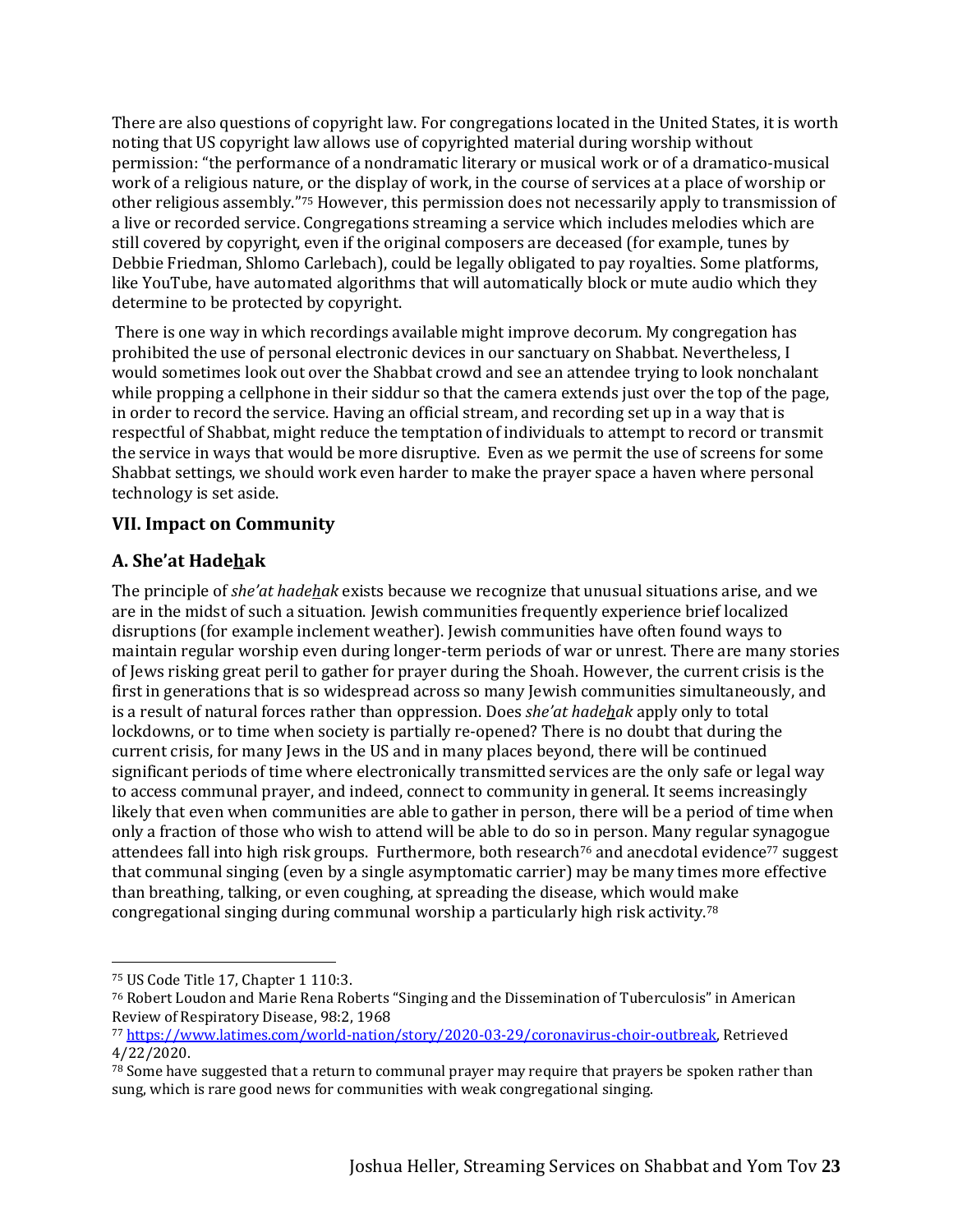In many communities around the world, High Holidays 5781 will be a time when it will be unsafe, or even illegal, to gather Jews in the numbers and proximity typically associated with the High Holidays. Offering electronic access to services could be essential to maintaining the cohesiveness of many communities until for many more months after that. The *she'at hadehak*, will not end all at once, but will trail off until such time that communities can gather again safely in large numbers without excluding many members due to health concerns. After that time, individuals may experience "pressured times" due to personal illness or other circumstances.

However, there is legitimate concern that arrangements which were proposed and approved only for a period of disruption will have an impact that will continue to reverberate through communities in the years that follow. COVID-19 will cause significant changes to every society and culture, in ways that we can only begin to explore. How will widespread virtual access to ritual change the nature of our own communities? Will this have an impact on Judaism as great as the destruction of the Second Temple, which provoked a fundamental change in the very focus of Judaism, and the very nature of its primary leadership, institutions, and rituals, or "merely" as big as the shift to the suburbs in the 1950's which left the fundamental structures in place but resulted in the transformation, demise or relocation of many institutions? Both changes were traumatic but ultimately led to positive creation and growth.

### **B. Will Streaming Services Harm Attendance/Connection at Synagogues and Local Prayer Communities?**

For the time being, having fewer people in synagogue will be considered a benefit of streaming. What about when the crisis is over? Even in the absence of worldwide pandemic, there are benefits to offering Shabbat and Yom Tov services via technological means as a way of enhancing human safety and dignity. Doing so is an important accommodation for those facing serious health or mobility challenges, or who for other reasons cannot attend a service in person. At the same time, we must recognize that there are those who could attend in person, but might choose not to out of convenience, or who prefer the stream of a service from another community to in-person attendance at a congregation close to them. Some might argue that providing services via streaming would lead to breakdown in community, or encourage laziness of those who don't wish to have to travel to synagogue. However, it is just as likely that for every person who sees streaming as an easy out and chooses not to attend a service in person, there is someone else who might otherwise skip prayer altogether, or would view an alternative service lacking the basic components of the liturgy, who is instead inspired to future participation.

Anecdotally, my own congregation previously had a daily morning and evening minyan that sometimes required making calls or appeals to ensure 10 Jews in attendance. During shelter in place, attendance skyrocketed, as we usually had over 20 individuals visible on screen. I believe that some of those will become live regulars when we return to in-person worship, but some have also asked "can't we keep doing it this way when life gets back to normal?"

Though the analogy is imperfect, we might look to the world of contemporary music. Anecdotally, some performing artists who made live or recorded streams of their music available, free or for a charge, found that doing so drove further interest in live attendance. A recent study, which is more general but may be biased, given its source,<sup>79</sup> claimed that 67% of those who viewed a concert or event online were more likely to purchase a ticket to attend a similar event in person after doing so. Many performers whose live shows were cancelled during the crisis are offering on line performances, with exactly this in mind.

<sup>79</sup> [https://livestream.com/blog/live-video-statistics-livestream.](https://livestream.com/blog/live-video-statistics-livestream)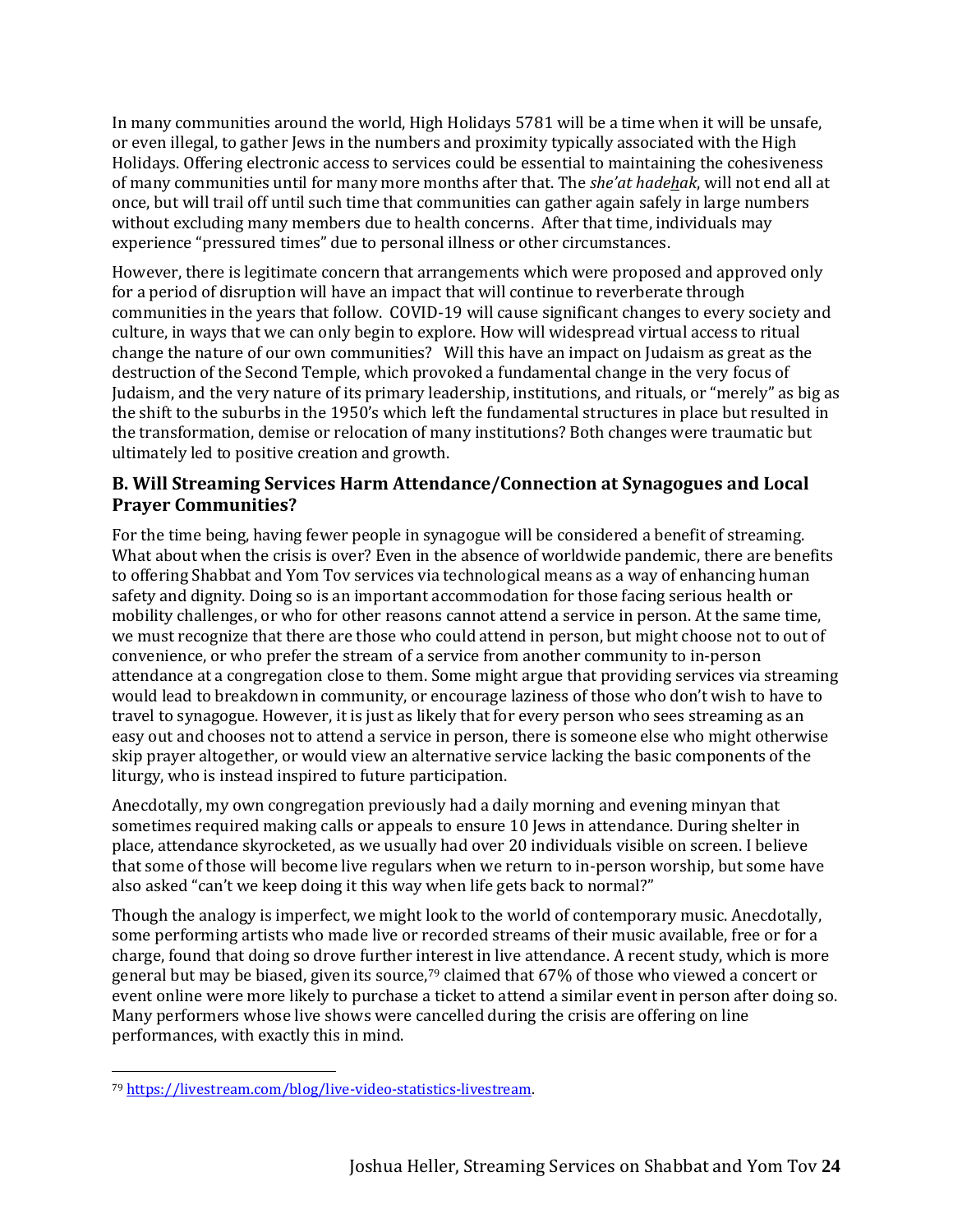There is a legitimate concern that large congregations with excellent production values or particularly charismatic spiritual leadership will draw attendance and financial support away from local congregations. There may be congregations that seek to bring in a "remote preacher" at the expense of local clergy, or individuals who feel that an "online membership" is all they need. The music world is dominated by a handful of "celebrity" performers. However, there is still demand for local musicians who are successful performing in local venues, and at events where live musicians add a needed energy.

Peloton has created a new community of stationary bicyclists who might previously gone to a "spin class" and now ride in their own homes. They pay monthly for the privilege of participating in live streamed or recorded rides and feel strongly bonded to instructors they have never met in person, and to each other. How many will miss the experience of going to a live cycle studio for a scheduled class?

Then again, in my congregation, the Peloton riders enjoy sitting next to each other in services or at kiddush and talking about their favorite rides and instructors. Live interactions are not going away, but the connections formed through on line experiences and connections may determine where people go to seek those live interactions. Enough streamed services are already available that someone who is looking for a stream and cannot find one from their local congregation will find one from another community, either live or recorded. "B'nai Peloton" is not far off. In contrast, we can hope that if Jews connect to a local congregation through streaming, they will at least be tempted to connect with that community, and will likely partake all the more strongly in live interactions with that congregation when the need and opportunity coincide.

#### **C. Sense of Community/Aesthetics**

One concern about making services available over video link is that the patterns of interaction are different than for in-person worship, and there are often, essentially, two classes of participants. When the service is streamed one way, those who are physically present can hear each other responding and can have the types of informal interactions that strengthen community. Those who are viewing the stream remotely would be more passive viewers. It is technically possible to make a streamed experience more interactive. For example, streamed events can be accompanied by a text chat that is visible to remote and live participants. However, having Jewish people make use of these technologies on Shabbat or Yom Tov would not be appropriate due to the issues of *ketivah*. When the service is a multi-way link, like zoom, if all of the participants are in different places, it becomes challenging to have the side interactions that can be the glue that holds a service together. The question of access to siddurim, humashim and other texts can technically be solved with screen share, but this presents *halakhic* challenges. This is the time to ensure that every Jewish household has access to these most basic Jewish texts.

When the committee took up this paper, some asserted that a one-way streamed service was *halakhically* preferable to a multi-way connection like Zoom. This is not a foregone conclusion. As technology evolves, each implementation may have distinct advantages and disadvantages in terms of Shabbat observance. Reisner's original paper suggests that even if there is a minyan all in one place, it is strongly preferable that the connection be two way so that the remote participants can feel like part of the minyan.

If there is a core in one location and other participants are virtual, this could create a "digital divide." Some synagogues have considered moving a big screen into the sanctuary so at home participants can see and be seen by those in the sanctuary, but that clearly changes the feel of a holy space and time.

Integration of live and remote participants raises foundational questions of presence that have not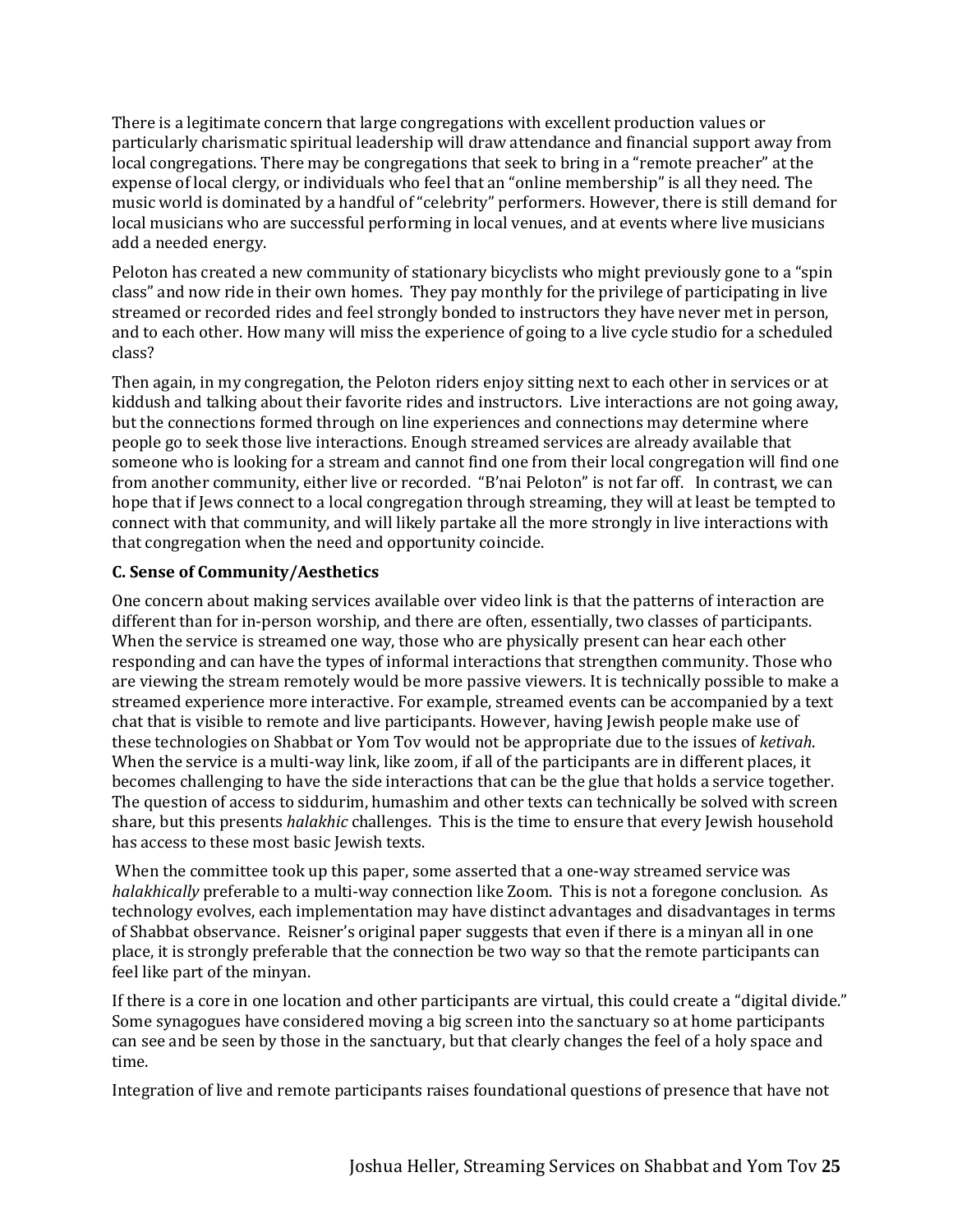been addressed directly by this committee. I addressed the question of *dukhening* above, but others are more pressing. Any activity that does not require a minyan located in one physical place (English reading, teaching Torah, prayers like Ashrei or Adon Olam) may clearly be led from anywhere.

Some questions will create particular dilemmas for clergy or other key participants who are in high risk groups, though they may well continue to be asked after the current situation has abated:

If the rest of a minyan is constituted in one place, may one who is participating remotely serve as their *shaliah tzibbur*? Shulhan Arukh OH 55:13, the source cited by Rabbi Reisner in permitting remote participation, assumes that the prayer leader is in the same place as the minyan, so if one is following Reisner's approach that a minyan must be constituted in one place, the *shatz* must be with them<sup>80</sup>. The questions of Torah reading and aliyot performed by those who are not present with the minyan, including reading from a scroll that is visible only over a screen, also require further consideration<sup>81</sup>.

While these technological options may be a boon to some who cannot attend synagogue, they will present challenges and opportunities for those with different abilities. While in theory, those who are older and not able to travel to synagogue might benefit the most, those who are not technically savvy may end up being excluded or frustrated. Attention must also be paid to how these options are made accessible to those with visual, auditory or cognitive impairment, or without access to technology.

Furthermore, these solutions will create new challenges for clergy and prayer leaders. Some may not have the technical ability to manage these processes, though this could be the opportunity to involve other talented professionals and lay leaders. Engaging and inspiring over a screen requires additional skills and energy beyond those needed to do so in person. A good *shaliah tzibbur* draws upon and focuses energy from the members of the community. An excellent preacher and teacher interacts with and picks up signals from their learners. How easy is it to accomplish these things when the community is visible on a screen, if at all? In many communities, the responsibilities of inperson worship are divided among clergy and lay leaders. In a video environment, more of the burden may fall to a smaller number of individuals, increasing wear and tear on those leaders.

Congregations will also struggle with the financial impact of these solutions. How will they affect membership models? "High Holiday Tickets?" The need for physical facilities and real estate? There is a longstanding tradition in many communities of soliciting donations during services (even on Shabbat and Yom Tov). The Kol Nidre appeal, auctions of honors, and *misheberakhs* which mentions a donation amount are among the examples, but very clearly, the intention is that money will not actually change hands on Shabbat or a holiday.<sup>82</sup> Congregations should not be encouraging participants to engage in electronic financial transactions on the Shabbat or holiday itself, neither for "Pay Per View" nor as donations.

These cultural and aesthetic issues will require significant attention.

<sup>80</sup> This topic requires further study. Best practices as to how a *shaliah tzibbur* can lead a community safely in person during the current time will have to take into account further research on the role of singing in spreading the virus.

<sup>&</sup>lt;sup>81</sup> Some enterprising soul will undoubtedly come up with a way for a remote participant to open the ark with a garage door opener or home automation system. I do not recommend this.

<sup>82</sup> Though note the practice among Ethiopian Jews, described in Rabbi Sharon Shalom, From Sinai to Ethiopia p. 141-2!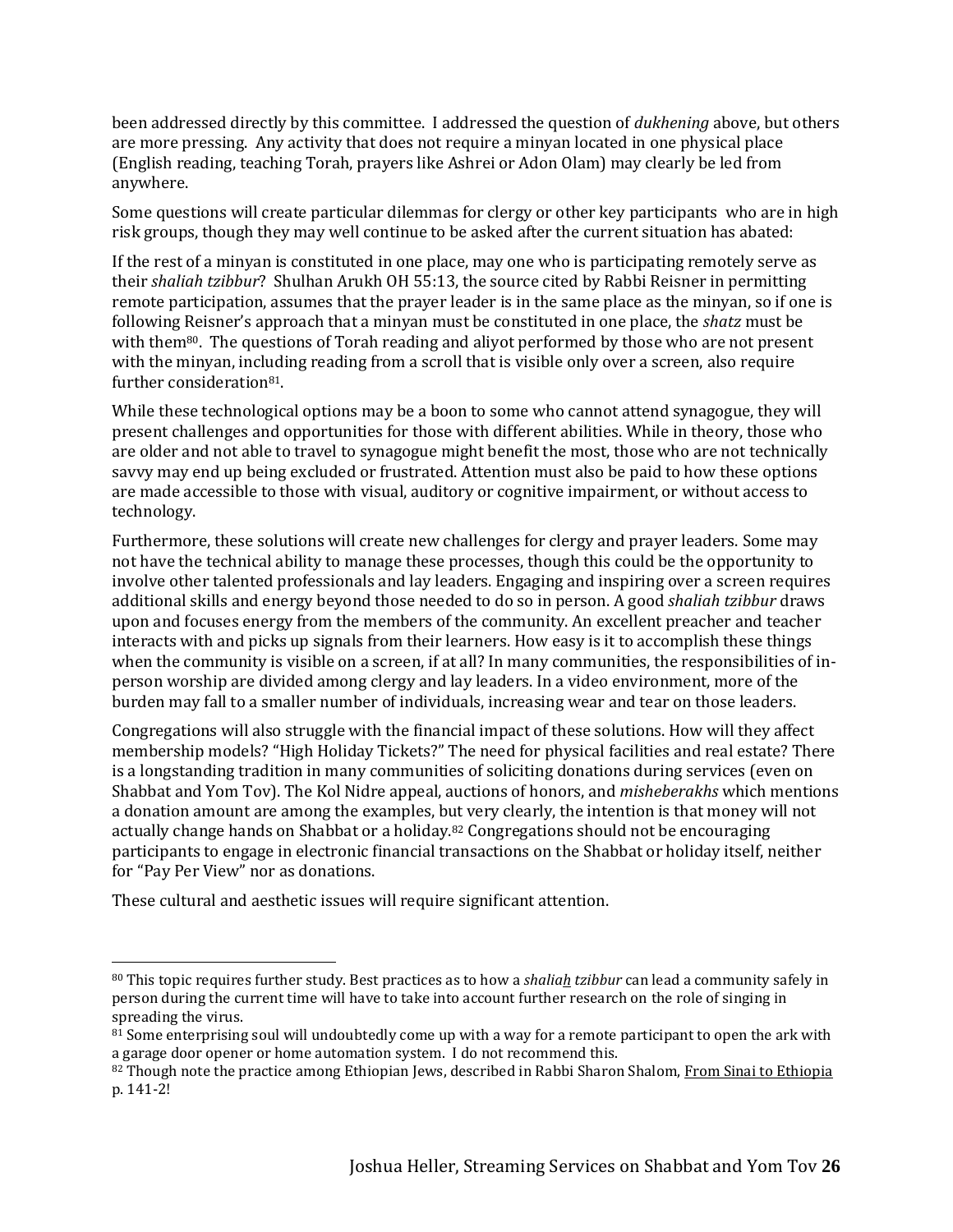# **D. Impact on Shabbat**

Even if every effort is made to remain within the letter of the law, it is clear that encouraging large numbers of Jews to spend more time in front of a screen on Shabbat can have a deleterious effect on the atmosphere of Shabbat. In the mid-20<sup>th</sup> century, the Conservative movement encouraged driving "to synagogue only" on Shabbat. One could debate whether this had the intended effect. While encouraging Jews to drive to synagogue on Shabbat may have helped create major congregations in the suburbs, but it also led to Jews taking their wallets with them and travelling to many other places as well.

Technology encourages multi-tasking and distraction<sup>83</sup>. Those who would head out to the lobby (or turn to their neighbor) to schmooze during the service will now be the more tempted to text, email or scroll through social media, keep up with online games, watch other media, or shop online. These activities are all contrary to the spirit and letter of Shabbat.

I mentioned above that there are practical solutions (enabling parental controls and do not disturb, covering or disabling keyboard and mouse) that mitigate the *halakhic* concerns. If there is only one person in the household participating, participating through headphones which are left plugged in reduces the chances that other sounds from the device will disrupt Shabbat. It would not be hard to pre-configure a computer or tablet with an app or a special user account that prevents it from shutting down on Shabbat or Yom Tov and allows it to only run one particular streaming application during that time. It may be further worthwhile to consider ritual solutions that serve as a reminder that this technology is permitted for one purpose, not others. Our sages created three kinds of Eruv rituals that both enabled and limited the blurring of lines and categories, for carrying (*eruv hatzerot)* and travelling (*eruv tehumin)* on Shabbat, and for cooking for Shabbat on Yom Tov (*eruv tavshilin)*. Perhaps we need a fourth eruv, for communication (an "*eruv tikshoret*"?) that would do the same for electronics.

# **VIII Conclusions**

COVID-19 has accelerated a trend that was already well underway, of communities and individuals offering ways to join virtually in Shabbat and Yom Tov rituals. While most believe that the current situation will generate a hunger for face-to-face interaction, it may be months or years before communities are able to gather in person as they did before. Unlike a typical *she'at hadehak*, the current situation will likely ease slowly over time, rather than being resolved all at once. In the meanwhile, these practices will become well-established and develop their own momentum and norms. Even when the current crisis is over, and we must no longer claim *she'at hadehak*, the nature of many aspects of society will have changed in ways that we cannot begin to predict.

Meanwhile, technology will evolve even more rapidly, with new platforms and new features in the existing ones. Small technical changes may have significant *halakhic* implications. We have already begun working at a movement level to develop partnerships with technology providers to create more Shabbat-friendly options and identify "best practices." This work must accelerate. Meanwhile, increased sophistication of smart assistants moving towards artificial intelligence may change how we see the use of technology on Shabbat in general. This paper speaks to a particular point in time, and its conclusions will need to be reassessed as we transition to a "new normal."

<sup>83</sup> I find it personally challenging to be sitting at my computer during davening even during the week and not be pulled away by a notification or alert.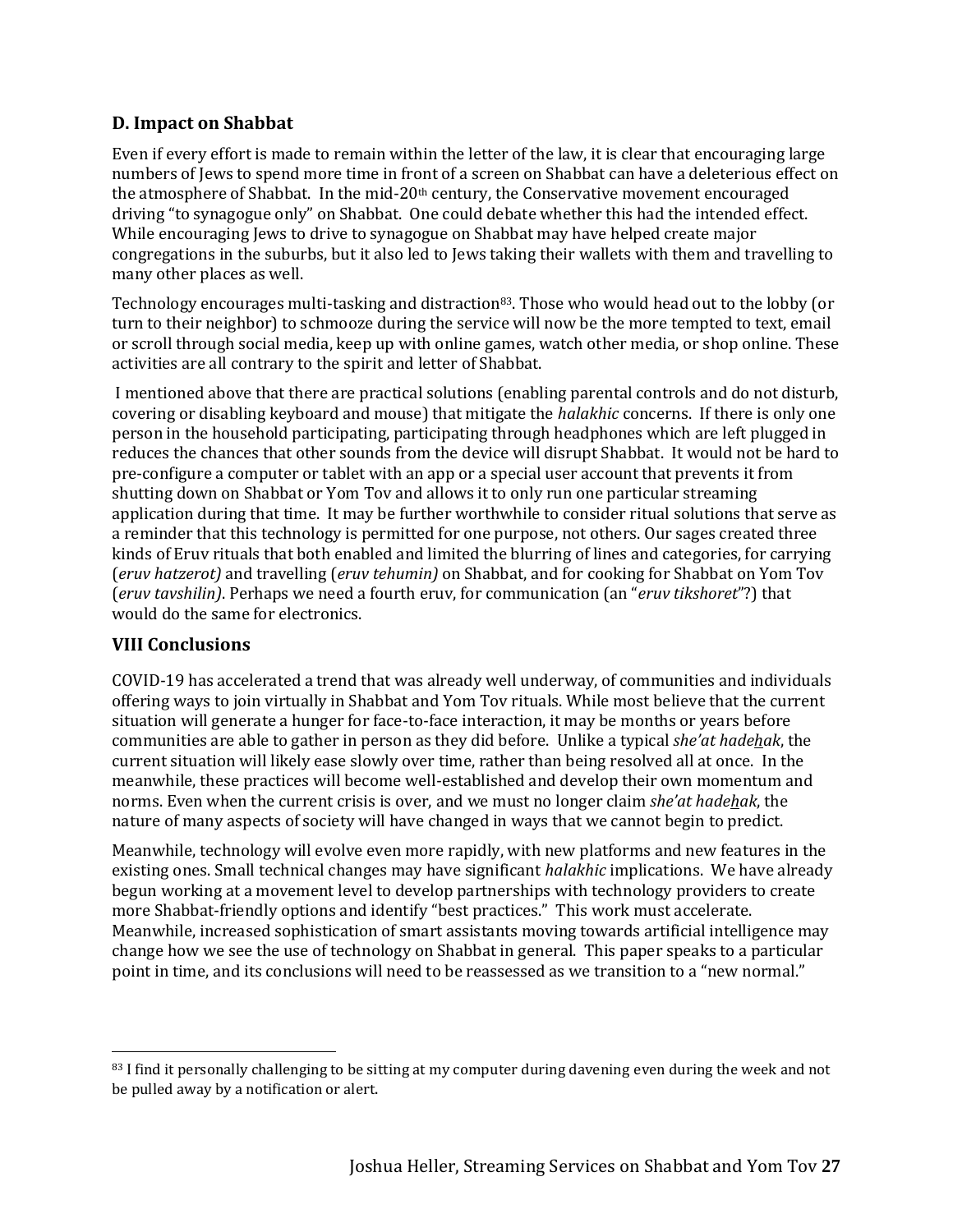#### **P'sak**

- A. This is an unprecedented time in our Jewish tradition. Gathering together in person for prayer is one of our critical practices. This paper reflects a particular transitional moment, as we look ahead from a present when in person communal prayer is impossible, to a near future when it will be possible for small groups only, with many still being excluded. Some congregations will find creative ways to serve the needs of their communities during this time while keeping Shabbat and Yom Tov screen free, and this is to be commended. Other communities will conclude that the wellbeing of their communities and their members depends on offering communal worship during holy times, with electronic transmission being the only means to do so safely, particularly on the High Holidays. After the current crisis is over, some of the leniencies discussed here may no longer apply, but there will still be real human needs and demands to be met through electronic access to ritual.
- B. Within the following parameters, it is permissible for a community to offer a stream or interactive videoconference of its services on Shabbat and/or Yom Tov:
	- 1. The equipment must be set up to be running before the holy day, or operate on a timer.
	- 2. While a non-Jewish employee may (and probably should) be assigned to handle potential technical glitches, it is strongly preferable to choose a streaming solution which is always on, or which activates automatically at a set time, over one which must be activated manually, even if a non-Jew is designated in advance to do so.
	- 3. If a minyan is present in one place, one who is located elsewhere who accesses that minyan through video link and prays along may fulfill their obligations to pray as well as any other ritual mitzvot that are part of synagogue ritual, including hearing Torah reading, and *dukhening.*
	- 4. If, due to the pandemic, 10 Jews cannot gather in a single physical location, then the options for participation would be the same as those permitted to such a group during the week by CJLS rulings. For some congregations, this would mean that no items requiring a minyan would be included. Congregations that rely on the temporary "Zoom ruling" to include items requiring a minyan would have to use a multi-way link that allowed participants to see and hear each other.
	- 5. While under normal circumstances, it is preferred to provide an opportunity for each person to hear the shofar directly, if it is not possible (or safe) to do so, then those listening remotely should hear the shofar through remote means.
	- 6. If the stream is not live, viewers may still use it to guide their own prayer and study, but may not fulfill obligations by responding amen, or rely on the 10 Jews pictured in the video to constitute a minyan.
- C. The video feed should be accessed by viewers/participants in a way that does not involve their direct interaction with an electronic device. This may be accomplished by leaving the stream on from before the holy day, by using the equivalent of a timer, or by arranging in advance for a non-Jewish person to activate the stream.
	- 1. Some have suggested using a technical solution which requires people to access the feed before Shabbat, and locks further access on Shabbat itself, but this may have the side effect of excluding those who are accessing the feed through a timer. In any case, there is more leniency to activate the stream in a more direct way for a person who has an illness or disability.
	- 2. If the stream turns on automatically on Shabbat, or can be accessed by logging in on Shabbat, it must be configured so that it is at least possible for users who are accessing via a timer to do so without further interaction with the device.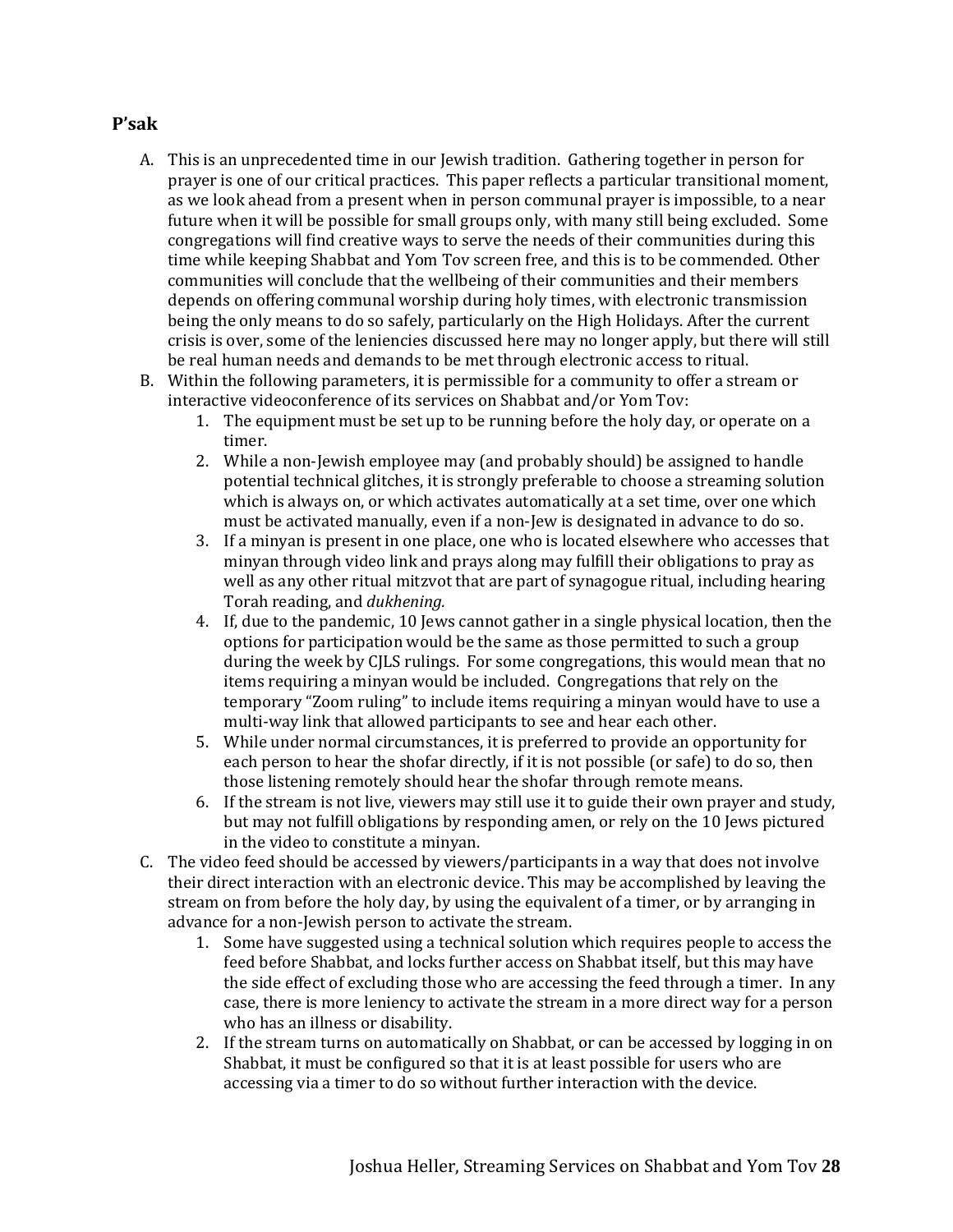- D. We must educate our communities as to the meaning of Shabbat observance, and offer guidance how to participate in ways that do not violate Shabbat. Still, we must be realistic that these video links will also be accessed by those who choose to do so in a way that is not be respectful of the letter or spirit of *hilkhot shabbat*. This fact does not prohibit offering the stream, but does mandate that synagogues that offer a stream to do so in a way that minimizes the types of violations that might be committed by users accessing it, in particular by eliminating the need for any typing. This could be done by allowing access through a simple link, or allowing a password to be typed before Shabbat.
- E. Every effort must be made to provide those participating via video with a copy of the siddur/humash in a physical format, or to encourage them to download and print out before Shabbat so that they do not have to make further use of a device on Shabbat or Yom Tov. While it is technically possible to share the words of the siddur or other texts on the screen, it is difficult to do this in a way which is easy to read and also fully compliant with the letter and spirit of Shabbat.
- F. Initiating a recording on Shabbat is a violation of Shabbat. Individual rabbis must use discretion in determining whether it would be appropriate to configure a device before shabbat to record on shabbat for download after shabbat. Communities should be guided by their previous policy on recording the service. Some might choose to follow the reasoning of Rabbi Lincoln and others in forbidding a recording at all. However, since technology makes it easy for recording to be set on a timer or "always on," (or, indeed, with some systems is impossible to disable the recording feature, only to discard the recording after the fact) a *mara d'atr*a might choose to enable recording if it is set up in advance and the recording process does not require intervention on Shabbat.
- G. These same principles would apply to other ritual activities taking place outside the prayer context (individuals joining for *seder, tikkun layl Shavuot* or other study). Communities should consider carefully which streamed activities must take place on Shabbat or Yom Tov, and which might just as appropriately be pushed off to another day.
- H. Offering many types of activities that were previously only face-to-face, via one-way or twoway video, is a trend that is unlikely to be reversed. It is the nature of these offerings that even if they are not available in one local community, Jews will take advantage of them from elsewhere. There is reason to believe that making services available via these means can actually increase engagement and accessibility with local communities, but care must be taken that doing so does not disrupt the decorum of the service itself.
- I. The wider intrusion of technology into Shabbat and Yom Tov worship will require greater fences to preserve the sanctity of the day. It is a short step from watching services to emailing, online shopping, and other activities which violate the letter and spirit of the law. Simple solutions, like covering one's keyboard or setting "do not disturb," will be valuable, but will not suffice. Serious communal efforts, perhaps including newly created rituals carried out on the eve of Shabbat that demarcate tolerated from unwelcome technology, will be required to maintain the sanctity of holy time in the face of unprecedented pressures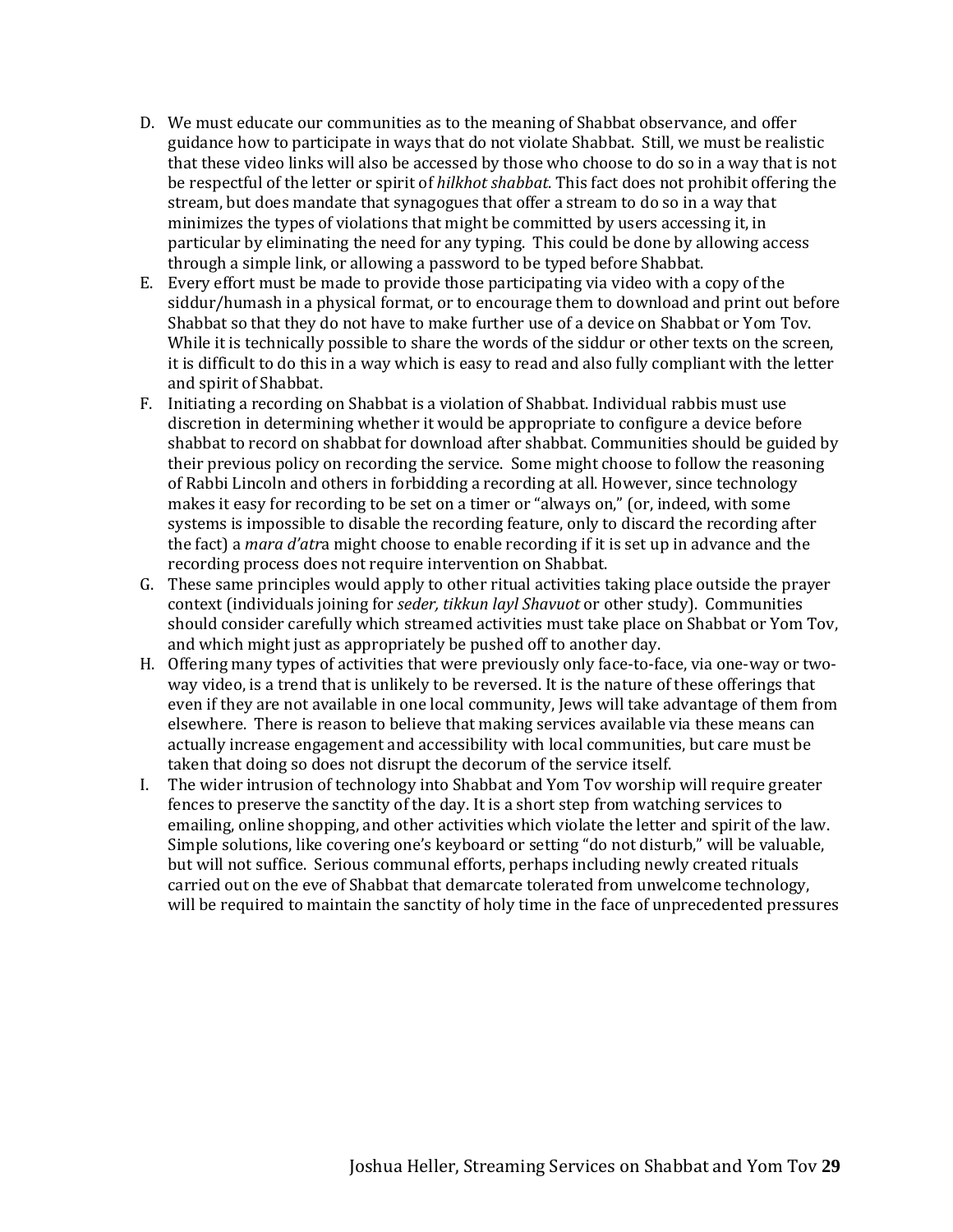#### **Appendix I: Sample Language:**

Congregation is \_\_\_\_ pleased to offer video access to our services through \_\_\_\_\_

We don't want to encourage people to use electronic devices on Shabbat and want to minimize any potential violations of Shabbat for those who seek to participate. With this in mind, please download the Zoom app (for laptop, phones or tablets) and the siddur (and print out) before Shabbat.

Logging in for Friday night services before Shabbat and leaving the Zoom on is not a problem regarding observance of Shabbat. We have set up streaming so the same room will remain active through the morning service. This means your household can join services Friday night and remain on through the morning service. It is possible to set a computer, phone or tablet to "stay awake" over Shabbat (see below). However, if you are doing this, it is key that you log in from a room in your house where activities and noise will not be a disruption to others.

When you are logged in, please be mindful that any noise you make or side conversations you have may be transmitted to all those assembled, so consider being quiet or using the "mute" feature.

When we rise as a congregation, please keep in mind that when you stand up, your camera may be pointing at a different part of your body than it was when you were sitting down.

For more tips on making davening through video more meaningful, this article by Rabbi Alexander Davis may be helpful:

<https://forward.com/life/441980/virtual-davening-livestream-minyan-jewish-prayer-quarantine/>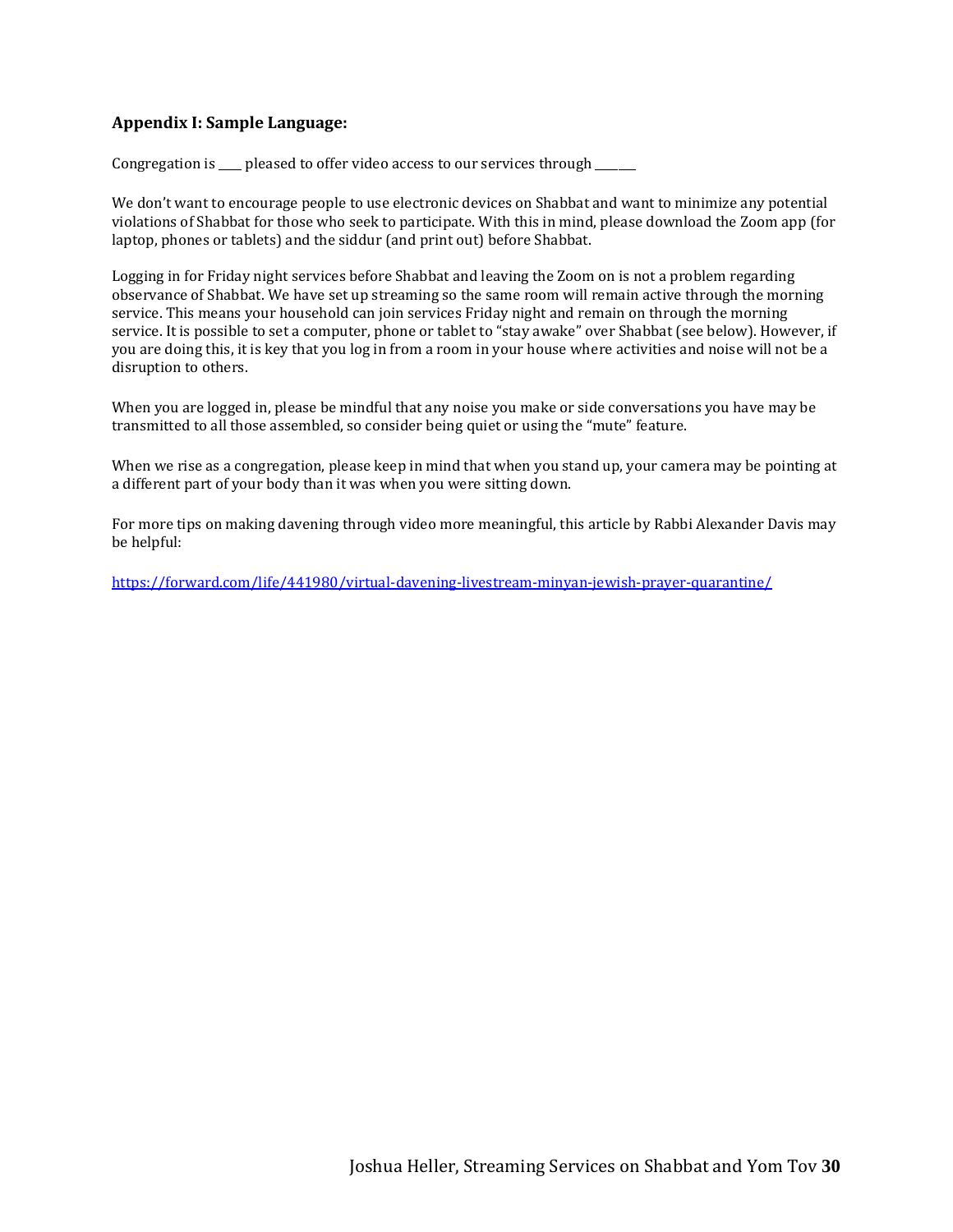#### **Appendix II: Specifics for Current Technology**

- 1. For the long term, most congregations will have a minyan in one place, and will seek a oneway turnkey system like StreamSpot that activates automatically and broadcasts a constant view of the bimah. One potential disadvantage is that the viewers cannot be active participants. The stream may be set to go on automatically, and users can leave a computer on, set with a timer (see Appendix 3) to enable the stream at a set time. As this paper was being completed, StreamSpot changed their app interface to require a click in order to view the stream. We are actively working with StreamSpot to resolve this, but in the meanwhile, leaving the stream active from before Yom Tov, or having StreamSpot stream through a "YouTube Live" channel, rather than its embedded app, are possible workarounds.
- 2. The most popular interactive option (especially important during quarantine) is Zoom. There are a number of factors to keep in mind:
	- a. The paid Zoom app can keep a conference open for 24 hours, as long as at least two users are logged in. For a typical Shabbat, this eliminates many issues. For a two-day Yom tov or other situations, it is possible to set a zoom to turn on at a specific time. Zoom also offers a feature called "Zoom Rooms" that enables one specific screen to turn on and off at a set time, but it is designed for conference rooms and hard to implement across a community.
	- b. In order to fulfill the requirements of the minority "*hora'at shaah*" position, 10 adult Jewish participants must be able to see and hear each other (further clarification is required whether all must see each other, or whether the shatz being able to do so is sufficient). Typically, this is only possible in "grid view" rather than "speaker view." Ideally, users would log in before Shabbat and set themselves to grid view, but this feature may not always remain set.
	- c. In practice, a large zoom service offers the best experience with use of the mute/unmute, spotlight and "grid view" features. Some might consider activating these features with a mouse click to be permissible under unusual circumstances*.*  Others might choose to interact with these features *"k'lachar yad*" (for example, unmuting by hitting the space bar with their elbow).
	- d. The current state of zoom security means that for any "public" service, it is best practice to someone monitoring the waiting room to admit people and dealing with any disruptions. This person should not be Jewish.
	- e. A congregation which wished to absolutely prevent people from logging into the zoom in a forbidden way on Shabbat could "lock" the meeting before Shabbat, but this would also have the side effect of preventing people from logging in a permitted way via timer, so I do not recommend this.
	- f. Unfortunately, due to the nature of electronic communications, there is no way to avoid audio lag, so one must be cautious about interference created by multiple voices trying to sing together which will end up being out of synch. Several techniques have proved to be helpful in combination.
		- i. Focusing on melodies or prayers that are call and response (useful for Hallel, and melodies for Kedushah and Adon olam that lend themselves to this)- visual cues from the leader can be helpful. Kaddishes similarly work well.
		- ii. For a few songs each service (like aleinu, where people are already unmuted for the kaddishes before and after) allow all to sing and cknowledge that it is going to be a cacaphony.
		- iii. The "singing with the car radio" approach: have participants muted in a halachically appropriate way, but sing along loudly in their own space.
		- iv. Sing **very** slow (useful for short passages, like the first sentence of the shema, or some niggunim.)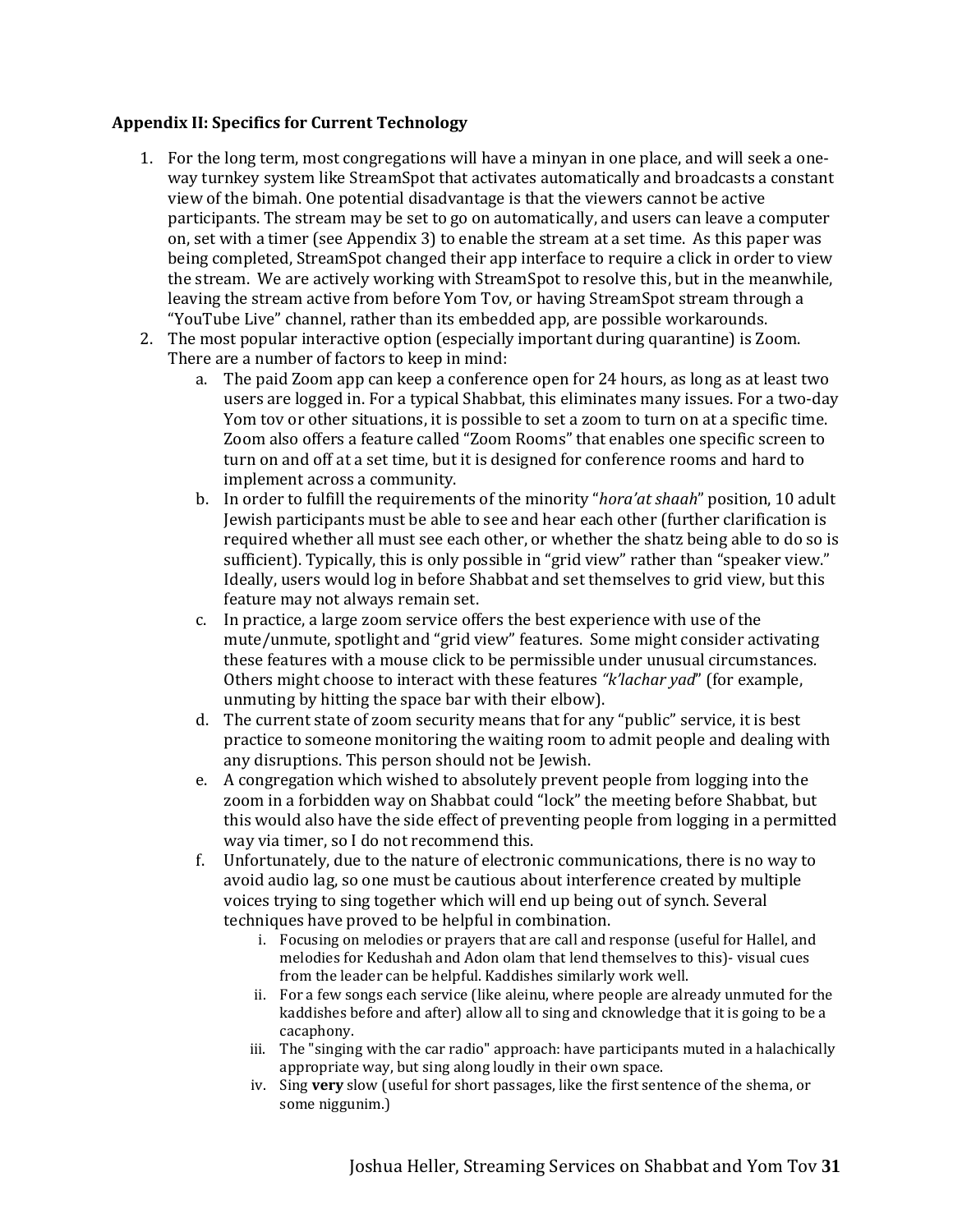- g. For services with large attendance, the "webinar" feature of zoom is an important solution. A relatively small number of people at specific locations are "presenters" and can all be visible to all participants the same time. They can lead parts of the service and interact with each other and are heard and seen by all. Hundreds of others can see and hear, but not interact or disrupt. Individual participants can be invited to be a "presenter" in order to play an active role in the service, and then demoted to view only. Zoom can also be set to broadcast through a streaming solution, though there are some limitations to this practice, including lag.
- h. Zoom can be set to have a default behavior of recording every meeting. This feature should be used with caution if there is a chance that someone Jewish will be actively starting the meeting on Shabbat or Yom Tov, but on the other hand, knowing that this is set will remove anyone's temptation to do so "on the fly."
- i. Congregations should consider disabling the chat.
- 3. There are many competitors to Zoom including WebX, GotoMeeting, Microsoft Teams, multi-way Facetime or Skype, and new offerings from Facebook and Google, that I have not investigated. The final version of this teshuvah is be frozen at a particular point in time, but we will try to create resources which will be updated on an ongoing basis evaluating other solutions which gain significant market share.
- 4. Facebook Live has many strengths, but there are three *halakhic* limitations that those seeking to use it on Shabbat must consider and seek to mitigate.
	- a. It is very difficult to activate automatically, and it records automatically. This could mean that a Jewish person who activates a FB live transmission is engaging in *ketivah*. One potential workaround is that FB live offers the opportunity to not keep the recording. This could make the recording considered "temporary" or a *melakha she-ena tzarikh l'gufa*.
	- b. The interface strongly encourages typing and responses.
	- c. The received video can lag significantly behind the live action. This is true when done from a phone or laptop, but even more so if streaming through Zoom (the lag can be minutes!) As such, there is a question in my mind as to whether it can be considered truly "live" for the purposes of fulfilling those obligations that require hearing something live (shofar, megillah).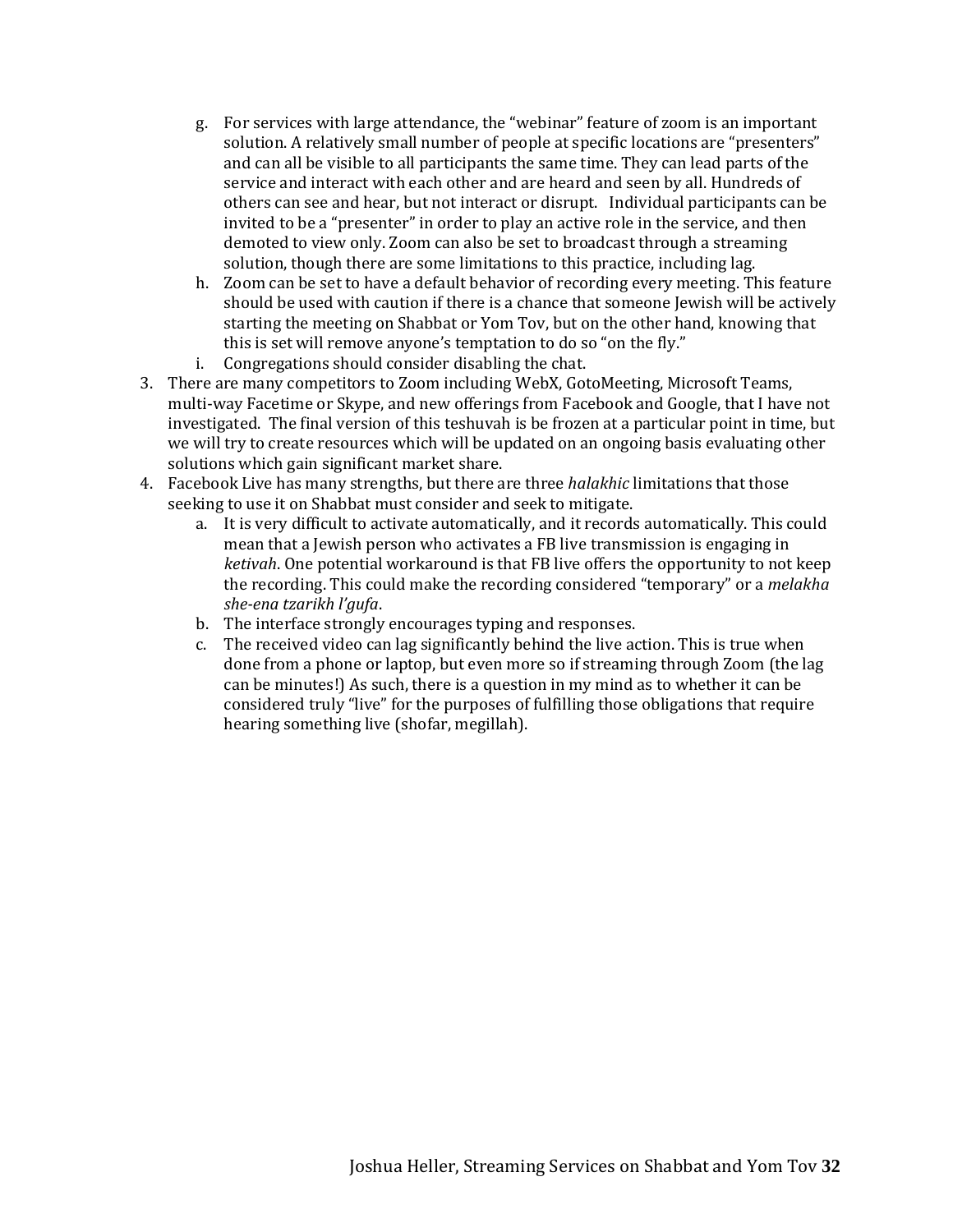### **Appendix III**

Making technology more Shabbat friendly

A. Turn off automatic sleep mode, so that you don't have to wake it up or re-enter password.

- 1. Make sure it is plugged into power.
- 2. For iPhone/iPad, in settings, under display and brightness, set auto-lock to never.
- 3. For PC see https://www.help.k12.com/s/article/How-to-Disable-a-Screensaver
- 4. For Mac, in Control Panel, under "Desktop and Screen Saver," change "Start After" to "Never."

B. It is possible to set a Windows or MacOS computer to automatically log on to a website or a zoom call at a specific time. One solution is as follows:

- 1. Make sure you are using the Chrome browser.
- 2. Download a Chrome Extension called "Tab Schedule" (you will be warned as to whether you trust this extension).

<https://chrome.google.com/webstore/detail/tab-schedule/kegpdidbhjabdmbbonhembegjpinjegl?hl=en>

- 3. In Chrome, open the extensions tab (by selecting from "Window" menu or going to chrome://extensions/
- 4. In the Tab Schedule sections, click on "Details"
- 5. On the next screen, click on "Extension options". You will now be able to enter the Web address of the site you want the computer to turn on at a specific time, and the date and time on which you want it to activate. This will work for many kinds of one way streams, though it is hit or miss with Facebook live.

This method will also work for Zoom, with several additional steps.

- 1. Enable the Zoom app, and log in on your account (free account ok for participants as long as the Zoom host has a paid account)
- 2. You need to allow Chrome to automatically launch zoom (This is the hacking part! If you skip this part you will have to click a checkbox each time!
	- a. On a MacOS computer
		- i. Open the "Terminal" app (Under applications/Utilities
		- ii. Paste the following into the terminal app

defaults write com.google.Chrome ExternalProtocolDialogShowAlwaysOpenCheckbox -bool true

- iii. Restart Chrome.
- 3. On a PC
	- i. Download the file at

<https://drive.google.com/open?id=1dbIIOTcFx0XXnI06LIy3QVn5SjdYEpWf>

- ii. Click on it (this will provoke some scary warning messages about editing your windows registry. Live on the edge and go ahead)
- iii. Reboot your computer

3. Open Chrome. On the next screen, click on "Extension options". You will now be able to enter the "Zoom address" from the invitation. If the room has a password, which it should, you will need the long form that encodes the password as well: for example.

https://zoom.us/j/55555555555?pwd=S0lnb2VqsfJqdFhtWksdfxeXV5L0hTdz09, and click "Add URL"